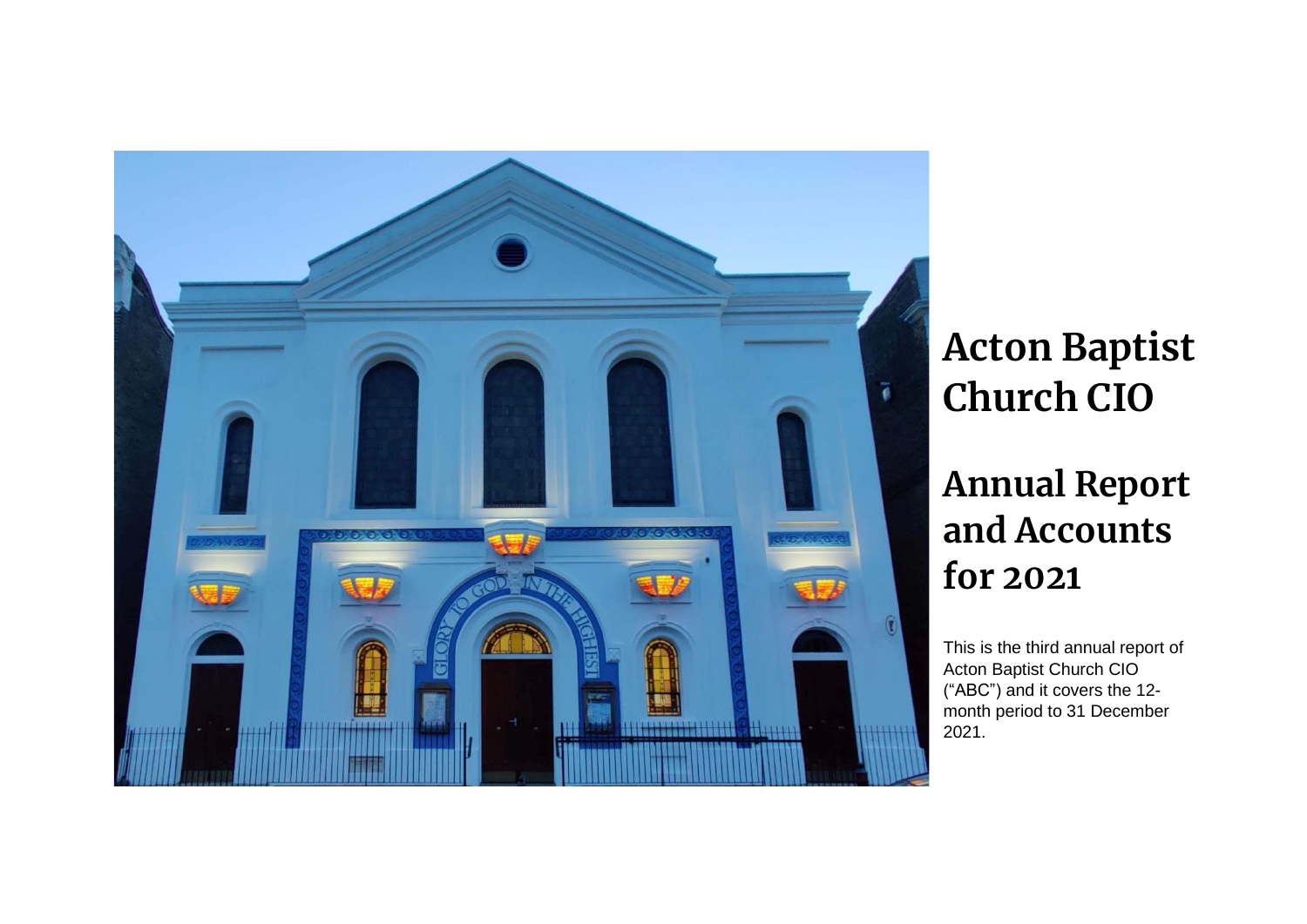# *Contents*

| <b>Aims and purposes</b>            | 3                     |
|-------------------------------------|-----------------------|
| <b>Objectives and activities</b>    | 3                     |
| <b>Public benefit</b>               | 3                     |
| Covid-19 pandemic                   | <b>4Strategy</b><br>4 |
| The slides                          | 5                     |
| <b>Church services and outreach</b> | 5                     |
| Discipleship mentoring.             | 6                     |
| <b>Prayer</b>                       | 6                     |
| <b>Pastoral care</b>                | 6                     |
| House Groups.                       | 7                     |
| <b>Membership</b>                   | 7                     |
| <b>Children and Young people</b>    | 7                     |
| <b>Living Room</b>                  | 8                     |
| <b>Toy Library</b>                  | 8                     |
| <b>Safeguarding</b>                 | 8                     |
| <b>Building usage</b>               | 8                     |

| The Refurbishment of the Sanctuary                                                                                                               | 9  |
|--------------------------------------------------------------------------------------------------------------------------------------------------|----|
| <b>Finance</b>                                                                                                                                   | 10 |
| The pandemic                                                                                                                                     | 10 |
| The pension deficit                                                                                                                              | 10 |
| The 2021 financial results                                                                                                                       | 10 |
| <b>Reserves Policy</b>                                                                                                                           | 11 |
| Our staff and volunteers                                                                                                                         | 11 |
| Structure, governance and management                                                                                                             | 12 |
| Reference and administrative details                                                                                                             | 12 |
| Names of charity trustees who manage the church                                                                                                  | 12 |
| Name of trustees holding title to property belonging to the<br>charity                                                                           | 13 |
| <b>Declarations</b>                                                                                                                              | 13 |
| The Receipts and Payments Accounts for Acton Baptist<br>Church CIO (charity number 1179061) for the period 1 January<br>2021 to 31 December 2021 | 14 |
| <b>The Restricted Funds</b>                                                                                                                      | 20 |
| <b>Designated Funds</b>                                                                                                                          | 19 |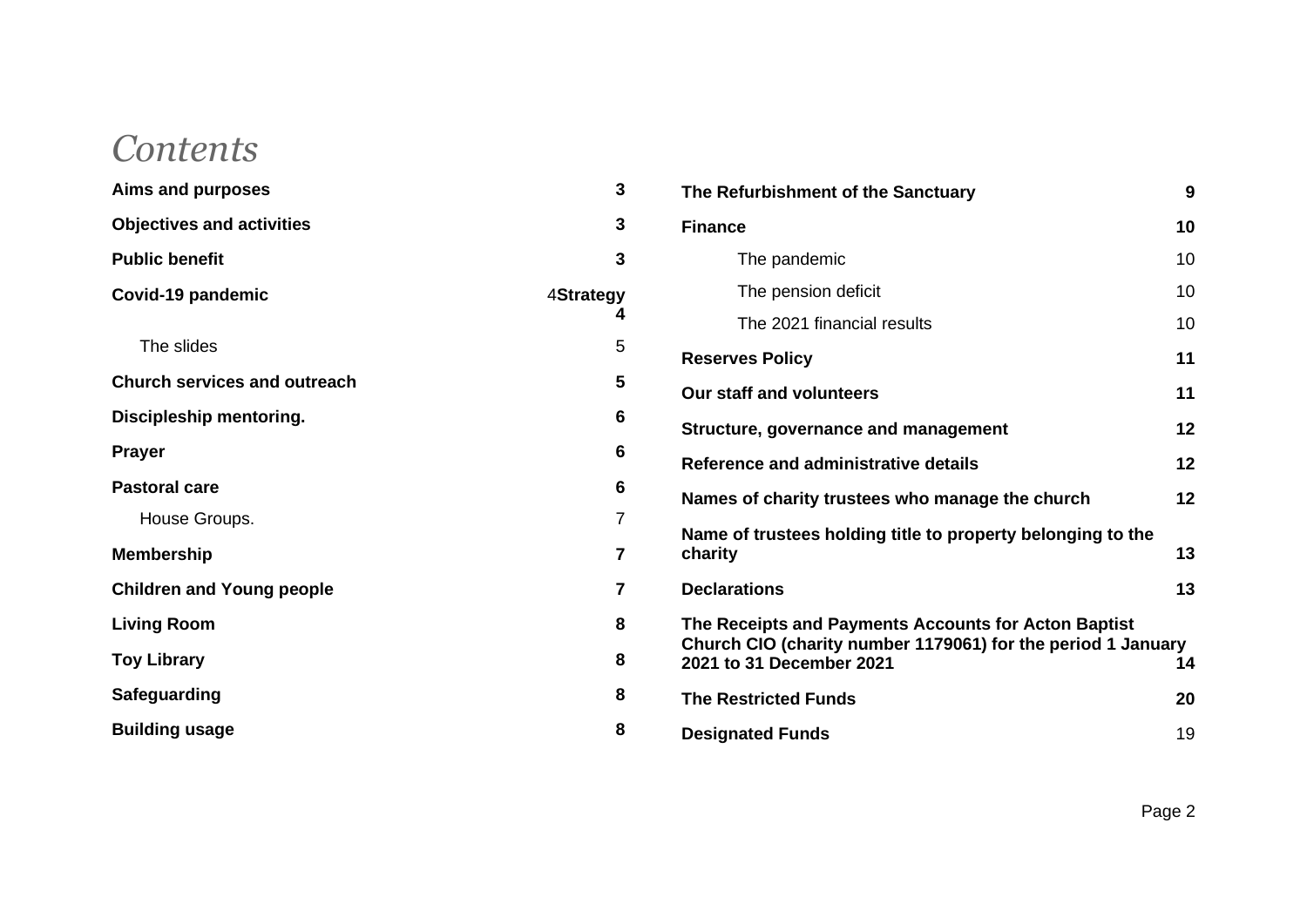## <span id="page-2-0"></span>Aims and purposes

Acton Baptist Church has operated as a church at its current location in Church Road, Acton since 1864. The principal purpose of ABC is the advancement of the Christian faith, which is fulfilled in and from our buildings, and through the work and contributions of our members. ABC is in membership of the Baptist Union of Great Britain and the London Baptist Association.

## <span id="page-2-1"></span>Objectives and activities

The Minister, elected Charity trustees and staff, together with the membership, are committed to enabling as many people as possible to hear about the Christian faith and to be able to worship as a community at our church.

# <span id="page-2-2"></span>Public benefit

The charity trustees have considered the Charity Commission's guidance on public benefit and the specific guidance on charities for the advancement of religion. We seek to enable any person to explore and live out their faith regardless of whether they are members of the church.

Our services and activities are open to any person to attend, whether in person or, more commonly this year, online and our work with children and young people, including through the Living Room project, do not require those children and young people or their parents or guardians to have any faith or to be members of the church.

In addition, we are fortunate to have good-sized halls that can be made available for a variety of community activities and events. Our rental income includes hiring out the buildings to another church for its own services and to a variety of groups providing gymnastics, dance and toddler groups to the community at large. As noted below, there have been impacts from the Covid-19 pandemic on our ability to rent out space in 2021, though this has had a less marked impact on receipts than in 2020.

We have a prohibition against the consumption of alcohol within any of the church buildings, and we do reserve the right to refuse to rent our property for political, religious or community activities which we think are not consistent with our objectives or which otherwise might run contrary to our desire to play our part in building up a diverse, inclusive and peaceful community of peoples of all faiths and of none in our locality.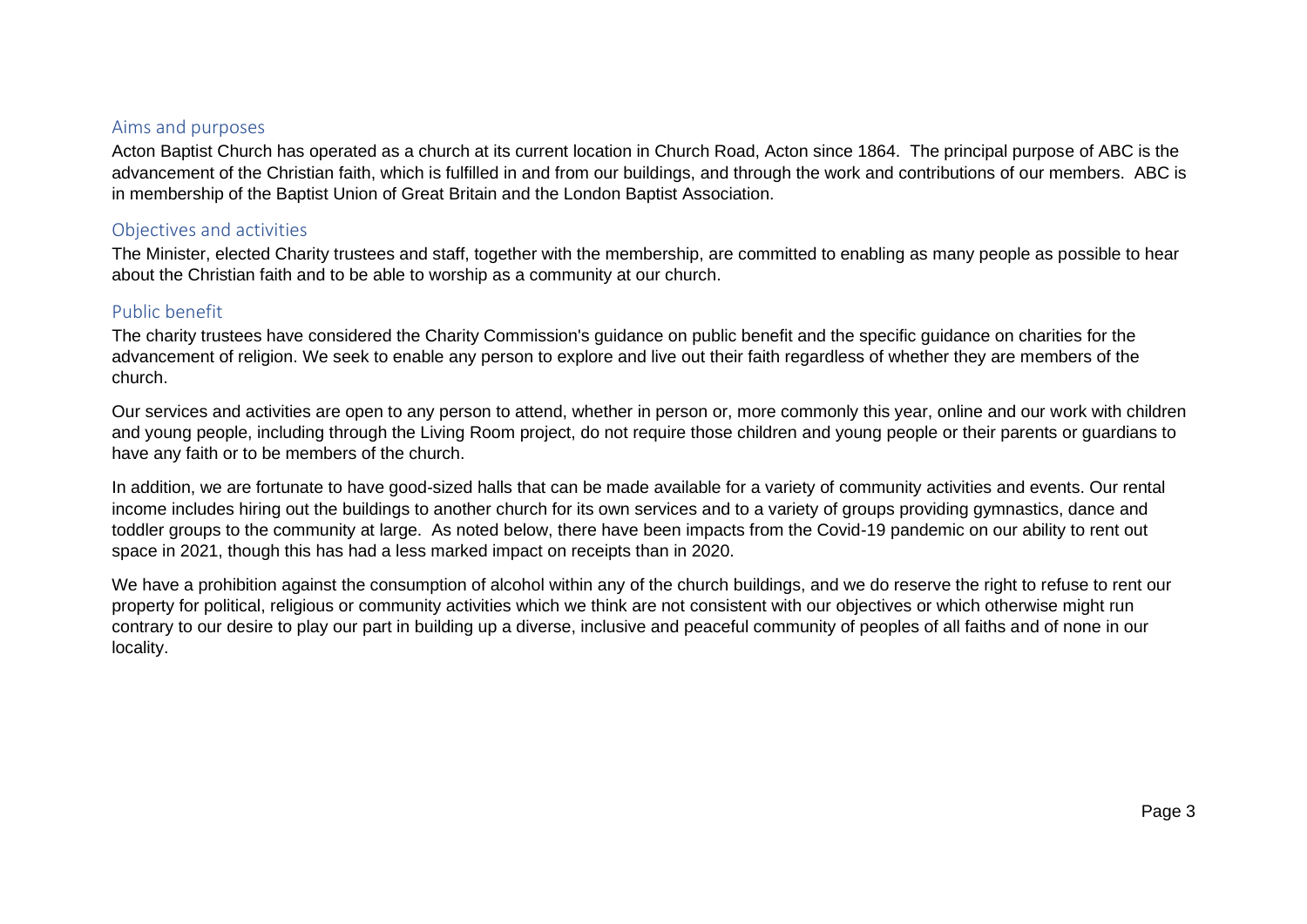# <span id="page-3-0"></span>Covid-19 pandemic

Responses to the pandemic have restricted or prohibited gatherings and activities at various times during the year. This has unsurprisingly shaped every aspect of the undertaking and operations of the charity since March 2020. We have been able to do more than last year. Many activities had migrated to online delivery mechanisms in 2020 and this year as restrictions and guidelines have varied over the year so have we adapted, returning to Sunday church meetings in April 2021. This was doubly joyful as we returned to our refurbished sanctuary which was handed back to us in February 2021. The space and improvements to light, heating and the audiovisual environment has given a new impetus to our considerations of longer term strategy.

In particular, 2021 has seen hybrid meetings as the "new normal" whereby nearly every in person service or meeting will also be broadcast on YouTube or permit participation through Zoom. The use of YouTube and Facebook has continued to provide an opportunity for a potentially wider public to engage with sermons, prayer and communion without needing to be physically present, let alone in the same country, and to do so at a time and in a place of their choosing. We are pleased that most are now able to be present in meetings and participate in the online life of the church. We have continued to follow Government guidelines and advice from the Baptist Union of Great Britain, choosing to be slightly more cautious in the timing with which we opened up especially given our demographics.

Our finances were impacted too, not least through the loss of income from hirers of our halls though the eventual outcome was better than the forecast at the beginning of the year and now seems stable.

Our reserves remain above the levels that our reserves policy targets and they can support operations through 2022, even if the pandemic imposes a continued reduction on income compared with previous years.

The specific sections below provide details on our operations during this year.

# <span id="page-3-1"></span>Strategy

The refurbishment of the sanctuary and the enforced break in meeting together has provided an opportunity to reflect on what we want to do with that space and more widely how we want to express "church" at this time in Acton. The use of Zoom, perhaps a wider group of individuals speaking up and out in our shared times, and the wider societal conversations around Black Lives Matter and climate change have all framed these conversations. Formally the trustees and membership met and discussed strategy and direction at different times, but in September we had a day together on these subjects led by Sarah Robson. We looked at the things we did well at church, what we currently don't do and what we would like to do. Underpinning all things we discussed our values as a church, which culminated in us forming a list of key values as displayed in the two slides below.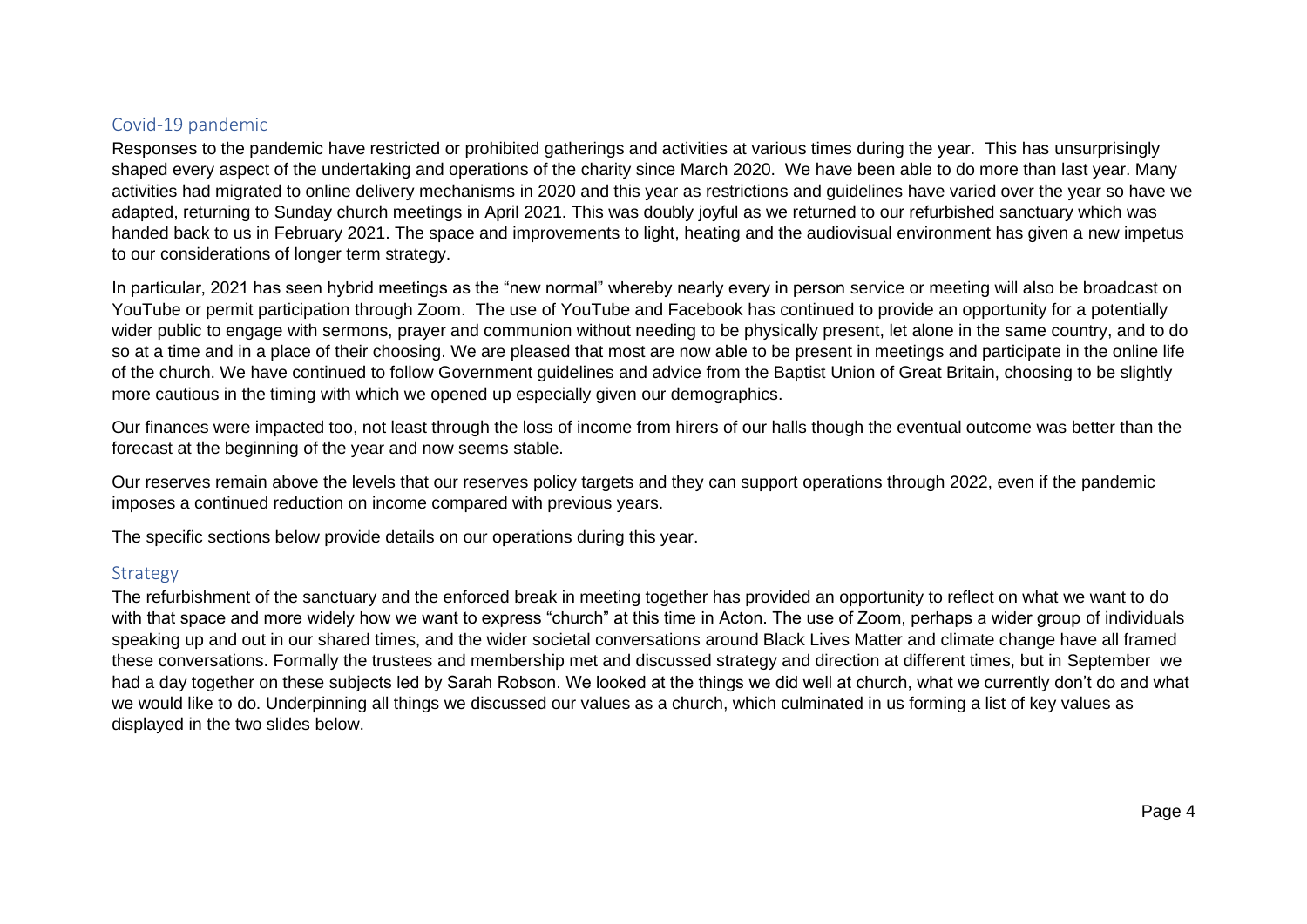After the meeting, the Church Secretary collated all the main points discussed and these were then further discussed at a trustees away day. Initiatives as captured in slides were presented to the ABC members meeting in November with leaders assigned to each initiative who are tasked with moving the ideas forward such as forming groups of volunteers. The initiatives included

- 1. bringing an international focus to specific services or months
- 2. opening the church to the community in the week as a drop in cafe
- 3. rewording our purposes (taken from the Five New Testament purposes) to plainer English for all to understand
- 4. opening church mid-week once a month for prayer and worship
- 5. adopting an environmental policy

| Closer<br><b>DIVERSE</b><br>Christ in<br>God should be<br>together with<br>Caring for all<br>VITIES<br>COMMUNI<br>all things<br>action<br>at centre<br>ACTION<br>closer to God<br>UNITED<br><b>CENTRE</b><br>CHURCH<br>BACKGROUND COD'S <sup>CAL</sup><br>Accessible to<br><b>I</b><br><b>THINGS<sup>2</sup>2</b><br>Showing God's<br>Affirming of<br>non-church<br>ISCIPLESHIP<br>Christ centred<br><b>STATE</b><br>all people<br>background<br>Love<br>people<br>-<br><b>STATE</b><br>Engaging<br>Life affirming<br>Discipleship<br>Sustainability<br>communities | <b>SUSTAINABILITY</b><br>ENGAGING<br>ACCESSI | God centred | Diverse | United | Connected to<br>community |
|---------------------------------------------------------------------------------------------------------------------------------------------------------------------------------------------------------------------------------------------------------------------------------------------------------------------------------------------------------------------------------------------------------------------------------------------------------------------------------------------------------------------------------------------------------------------|----------------------------------------------|-------------|---------|--------|---------------------------|
|                                                                                                                                                                                                                                                                                                                                                                                                                                                                                                                                                                     |                                              |             |         |        |                           |
|                                                                                                                                                                                                                                                                                                                                                                                                                                                                                                                                                                     |                                              |             |         |        |                           |
|                                                                                                                                                                                                                                                                                                                                                                                                                                                                                                                                                                     |                                              |             |         |        |                           |

# <span id="page-4-0"></span>The slides

# <span id="page-4-1"></span>Church services and outreach

We have been able since April to hold a public church service at 10:30am on every Sunday in our refurbished sanctuary. We take communion together as a church at least once a month now during the Sunday service. Every other month we have an all-age service and since September we have recommenced running groups for children and young people every Sunday and which are reported on below. The return to church has been marked by a greater openness for different individuals to share testimony during the service by coming up to the front. While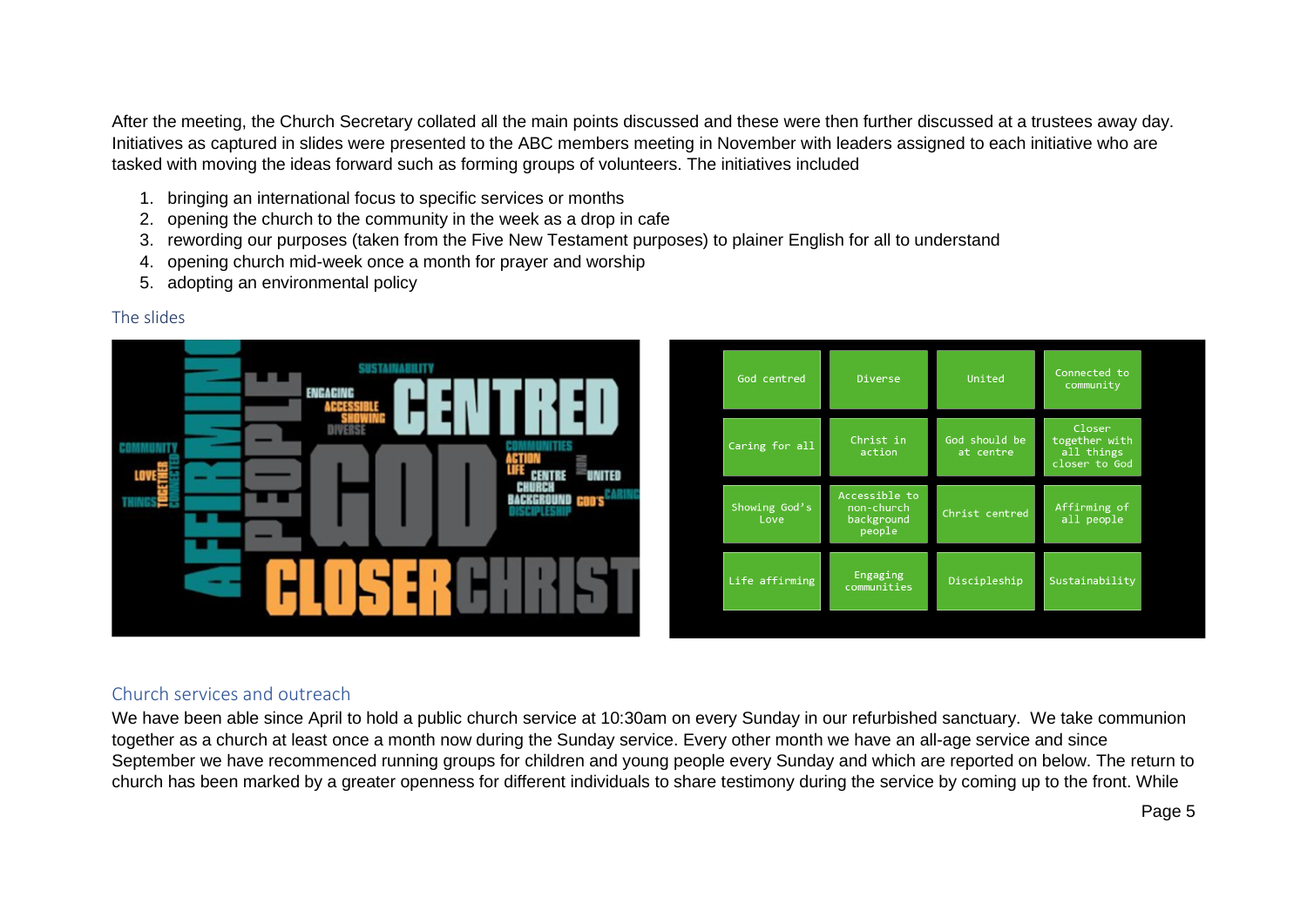there was very rarely live music, initiatives to share song choices around a wider group has both shared the workload but more importantly has provided opportunities for a more diverse set of songs and artists to be used - reflecting better the diverse membership of the church.

As mentioned above, all are welcome to attend our Sunday service.

Periodically, we join with other churches in the near neighbourhood for joint services. This was able to occur only on one occasion in 2021.

We baptise in accordance with the Principles of the Baptist Union so would want to know that the person, whether adult or young person, has made a deliberate decision for themselves. We are fortunate to have a baptistry built in and have in the past baptised adults from other churches; we have not held a baptism in 2021. We have held three funerals in church since we returned to the building.

# <span id="page-5-0"></span>Discipleship mentoring.

The church offers discipleship mentoring on a one-to-one basis as and when it is needed. The material covers the basic doctrines of the Christian faith. We have not taken any members through a discipleship course in 2021; dependent on restrictions for meeting we would hope to resume in 2022. Though we do not limit the course to members, the nature of the course is that we expect those who are interested would be at least regular attenders.

#### <span id="page-5-1"></span>Prayer

It is encouraging to be able to meet again for prayer during the Sunday service.There have been regular opportunities to pray over Zoom, each Sunday, and at other organised events during the week. The regular Friday morning prayer open to all, where members of the church join with members of other churches to pray for our community has not taken place in 2021.

# <span id="page-5-2"></span>Pastoral care

Pastoral care is administered in a number of different ways.

The Minister regularly visits those members and long-term friends of the church who are housebound. There are also people admitted to hospital and those who are suffering from long- or short-term illness. The Minister will also visit those on request on a very wide range of pastoral concerns. During 2021 a lot of the Minister's pastoral care has continued to be given via telephone; the wider church leadership team also keep in touch with more vulnerable members and regular attenders by phone. This is in addition to the informal friendship and support groups that happen between members themselves independent of church structures. Since May visits have occurred again, although hospital and care home visiting has not been allowed.

Pastoral care is also carried out in the House Groups.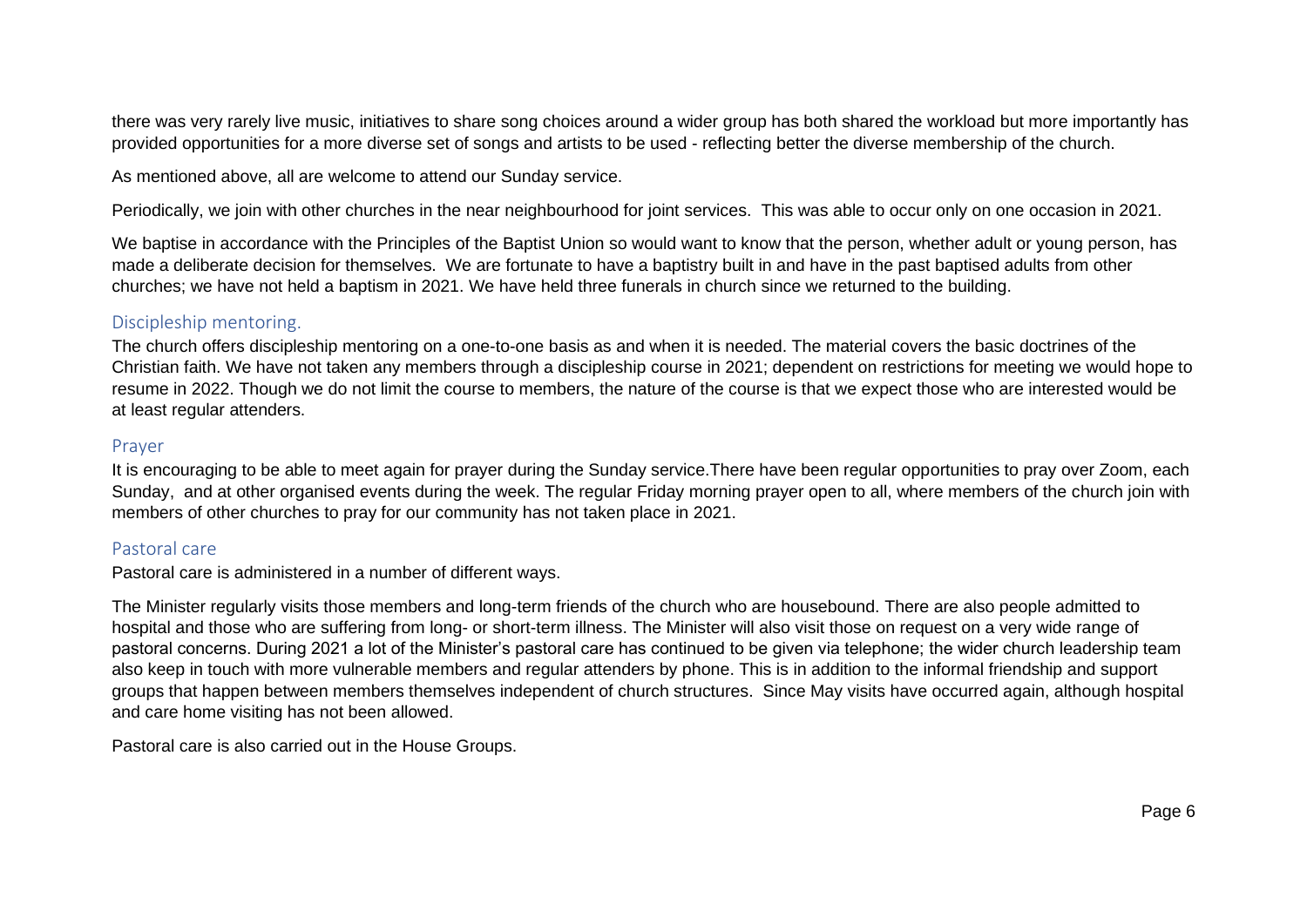#### <span id="page-6-0"></span>House Groups.

House-based groups continue to be an effective way for people to meet to study the Bible, pray for each other's needs and have fellowship. There are three groups that meet regularly.

Before the 2020 lockdown, the West Ealing group usually met every two weeks on Thursday at a member's home; the Central Acton group were meeting on Thursday afternoon at the church but this has ceased during Covid; the North Acton group met weekly on Tuesdays in a home; and, the South Acton group met mid-week on different days. About a third of church membership attended a group before the restrictions on meeting.

Since March, the frequency of meetings has reduced and participation has depended on access to online facilities – which not all members have, despite efforts to get more online. Housegroup participation has not recovered yet from the impacts of social distancing and concerns over gatherings in homes, understandably.

#### <span id="page-6-1"></span>Membership

During the year we admitted one new member into membership and two members died. At the year's end, there were 72 members of the church.

## <span id="page-6-2"></span>Children and Young people

Creche: In March 2020 we stopped meeting in our church building and so our Creche and Children's activities ceased. When we returned to our building in April 2021 we had a new Creche facility in the main sanctuary which has been used weekly ever since we opened. It is a great resource for us. We have a rota, made up of parents and other volunteers who are DBS checked. It is good that we can offer this space to those with young children in which they can relax and listen to the service. We now have a number of other children aged 3 to 9 years old and have started a Junior Church for them, meeting in the Upper Hall.

Amongst the Trustees, the Children's and Youth Co-ordinator oversees the young people's and children's works. We also employ a Church Youth Worker who is responsible for the Youth Work. She returned from maternity leave during the early part of the period, and since we have returned to our new building she has spent her time involved in the Creche and Junior Church.

Since Covid began this area of our work has particularly suffered during the pandemic in the absence of building based work. Many of our young people have moved on to University and College and so the Youth Work did not restart when we moved back into our building in April. We have sought to engage with the young people as much as possible during this time via parents and sending cards.

Some of the young people that have returned to Church are involved in our tech team and it has been great to see them learning new skills.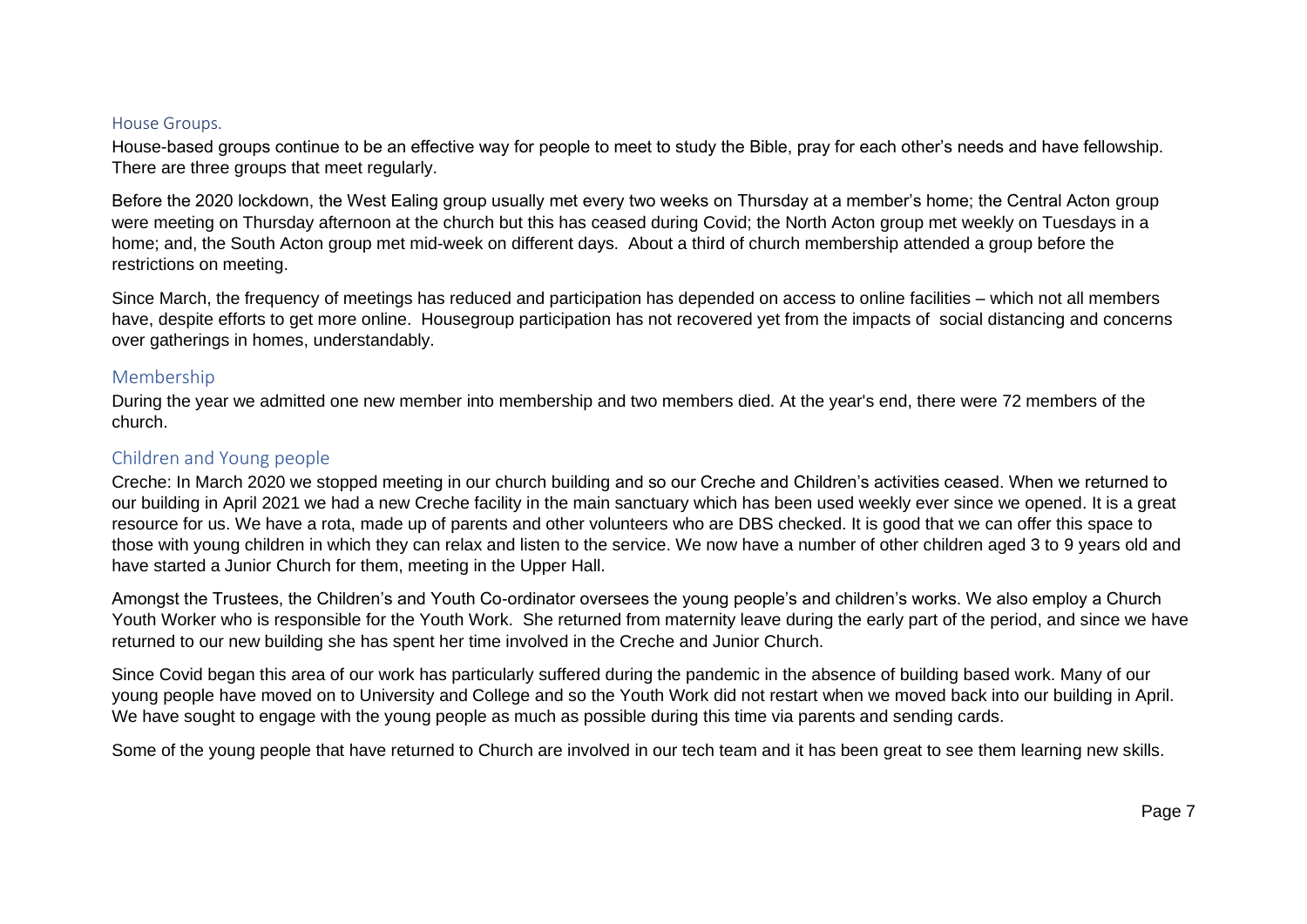# <span id="page-7-0"></span>Living Room

The Living Room continued its work of providing safe, fun spaces for young people in Acton during 2021. This year's work varied with the pandemic – the type of activity dictated by the National Youth Agency's guidance. We began the year our sessions delivered online on zoom with games and chats and even cooking classes. We also communicated with our young people via Instagram. During this restricted time staff and volunteers took advantage of excellent online training offered free from London Youth; most of us trained in mental health first aid, for instance.

Later in the year we resumed our outdoor activities in the church garden and in the market place in Central Acton.

In June we expanded our activity and started a new group after school on Thursdays for years 7 and 8 in the garden. This attracts young people from several local schools. We also started going back into Ark Acton Academy. Here we ran a lunch session for 10 selected year 7s.

We had a student from West Thames University on placement with us for several weeks in the spring. Towards the end of the year, we trained up several wonderful people from the local churches and community as volunteer youth workers. They are joining in with various clubs and schools work. We look forward to being able to have a greater impact among the youth in Acton thanks to these volunteers together with our great, core staff.

# <span id="page-7-1"></span>Toy Library

In May we took over the operation of the Ealing Toy Library from its former operator. Toy Library is currently run from Acton Baptist Church on a Thursday morning. It enables families in the area to regularly borrow and return toys for their children to play with. We operate an online booking system for reservation of the toys. Parents and carers collect them at an allocated time and date and currently members collect and leave the premises immediately. In due course, we hope this activity may develop so parents and carers can stay and play with their children.

# <span id="page-7-2"></span>Safeguarding

The Trustees are ultimately responsible for safeguarding. The Church has a Safeguarding Policy which is kept under review. Safeguarding training last took place in 2020.

We believe it is the responsibility of all members of Acton Baptist Church to make sure that all children, young people and vulnerable members of the church are kept safe.

# <span id="page-7-3"></span>Building usage

The church owns its own buildings and the legal titles to these are held by the London Baptist Property Board Limited.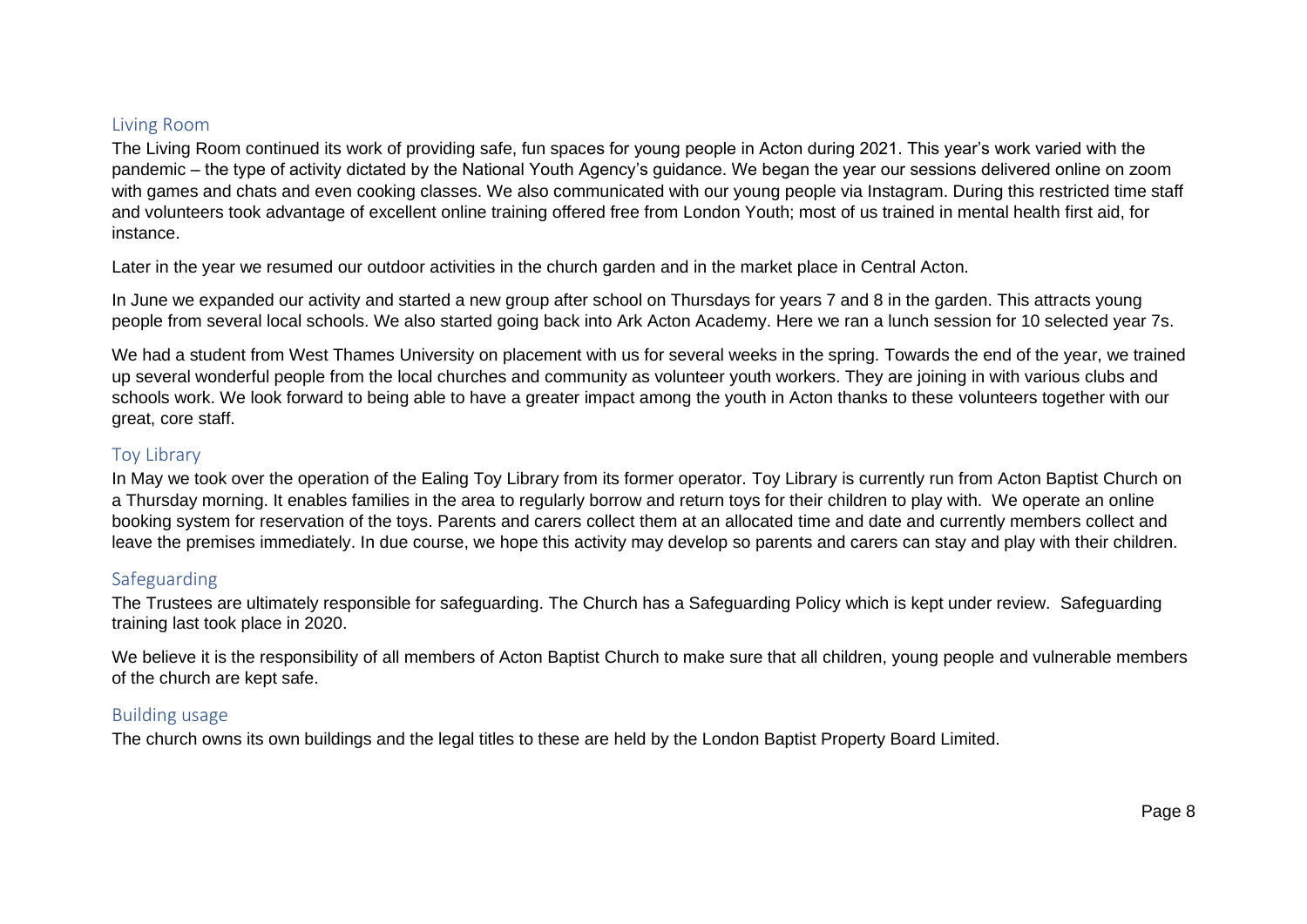The sanctuary and the halls are of generous size and allow the church both for its own benefit and for wider community benefit to carry on any of the activities it wishes to.

The buildings are a source of significant expense in terms of running costs and day to day maintenance but, in normal years we have received income from the hiring out of the halls which offset the running costs and day to day maintenance. We are fortunate to have several long-term hirers. The pandemic has obviously disrupted their own activities but where the law has permitted their operation, we have made appropriate adjustments and arrangements to support them as much as possible.

We continue to welcome rentals for community activities to be carried on in the church halls.

# <span id="page-8-0"></span>The Refurbishment of the Sanctuary

As reported last year, a major refurbishment of the sanctuary commenced in 2020 and it was completed in February 2021, just a month later than the original contract target despite the pandemic impacts which was a major achievement by our builders and architect. There were very few adjustments to the specification, or the price and the total costs came in on budget.

As we reported last year at the 2020 year end, the total sum that had been designated as relating to this contract, including organ specialists, architect, solicitors and insurance was £443,639. As at 1 January 2021, the building works were around 92% completed and a remaining balance of £76,329 was expected to be spent in January 2021. Agreed additions to the scope of work in January and reconciliations added £2,094. At the date of this report the contract has now been completed and fully paid. Agreed snagging will take place in 2022 within the contract price. Given an existing balance in the Building Fund, £4,955 of the previously designated funds for the project could therefore be released back into general reserves (the balance remaining after paying for the speaker set up design and installation mentioned below).

The newly refurbished sanctuary provides a flexible usage space, with levelled access to a disabled toilet. It has been completely rewired, with a three-phase supply, new heating system and a modern fire alarm system. During 2021, we bought 100 stackable chairs and trolleys to store them at a cost of £7,950. This was wholly funded by gifts raised from church members for that purpose. A remaining balance on this fund was able to be transferred to general reserves due to a specific gift being given on terms to allow this if it were not fully needed.

We have also installed a new audio-visual and broadcast system and whilst much of the work was done by church volunteers, we employed a specialist to design, specify and install the speakers; the total cost of fit out (with a very small amount for some other items around the church) was £15,214. The install has been very well received and provides us, and other users, with a high-quality performance and ease of set-up for multiple users. The sourcing of the equipment during the pandemic was the one area of any financial dispute in the year with several (high value) items being delayed, unavailable or going missing in transit. Some issues were due to the pandemic. Every such item was ultimately refunded and the church has suffered no loss. Replacements or alternatives were sourced in time such that the a/v installation was practically complete by late June and is now finished.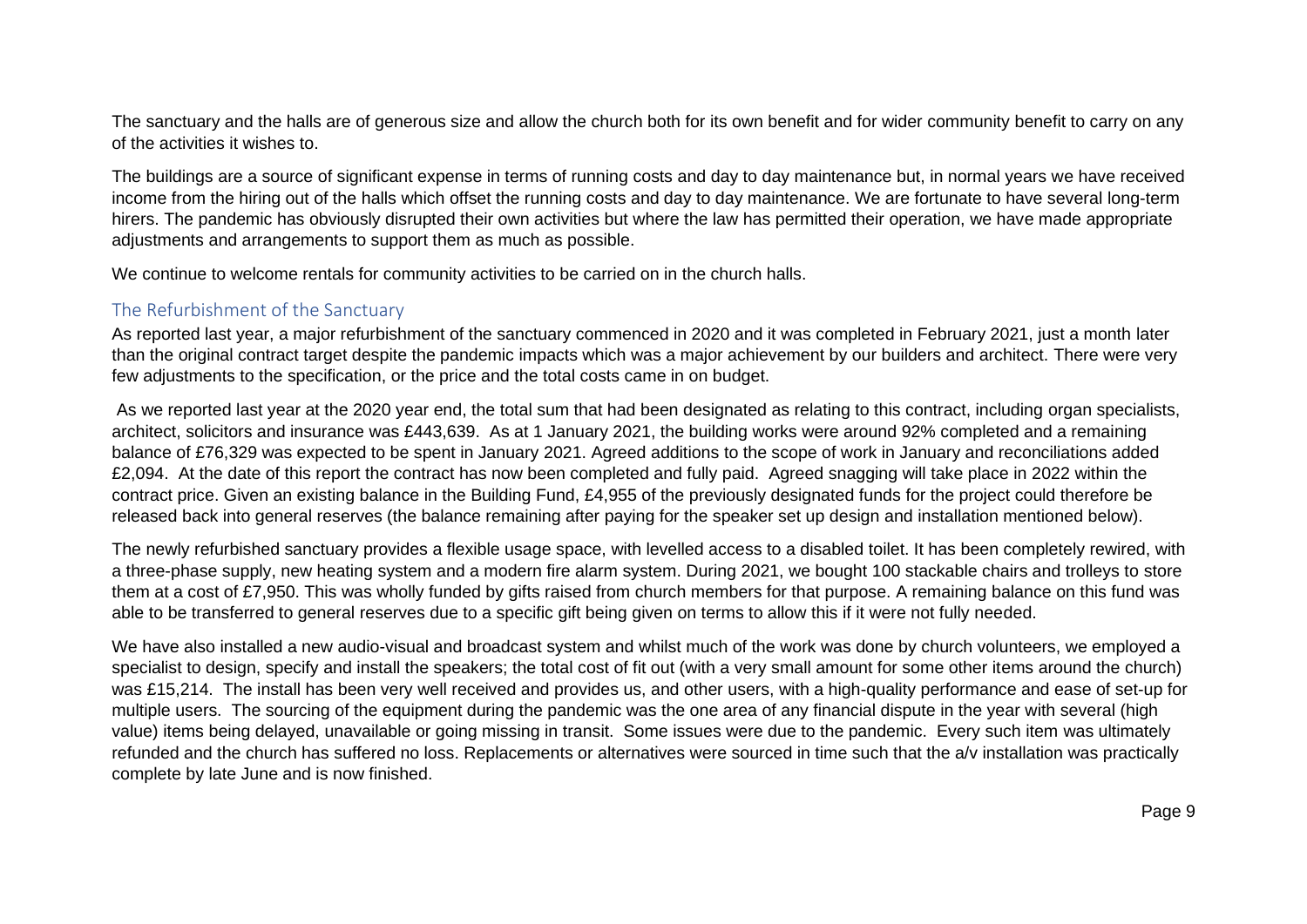#### <span id="page-9-0"></span>Finance

The impact of the Covid-19 pandemic and the completion of the building contract (reported on above) were the most significant financial events of the year.

#### <span id="page-9-1"></span>*The pandemic*

Experience from 2020 meant we were already forecasting expected loss of income for 2021. The original budget did not envisage any drawdown on reserves, nor a surplus. In the event the unbudgeted need to re-roof some of the halls was the principal impact on the years' underlying running costs, that is excluding the building project and fit out. Giving was slightly down from budget, and the prior year.

#### <span id="page-9-2"></span>*The pension deficit*

The church is now responsible for its own obligations and those of the earlier unregistered charity that was Acton Baptist Church in relation to the Baptist Union Pension Scheme. The estimated employer debt provided by the pension scheme as at 20 December 2021 was £52,800. The Trustees are of the opinion that there is no prospect in the year ahead of that sum becoming due to be paid.

#### <span id="page-9-3"></span>*The 2021 financial results*

The accounts are set out around three types of funds for transparency –

- (i) the unrestricted funds (or general reserves) belonging to the church and free to use for any purpose,
- (ii) the designated funds which consist of amounts earmarked for a project or purchase, but which could be reallocated to the general reserves if needed; and,
- (iii) the restricted funds, which have been donated for a specific purpose or represent a collection made in church to support a thirdparty charity.

As regards the unrestricted funds, the total receipts were £69,332 and total payments £88,669. The principal sources of income are regular offerings from church members (£46,357) and hall hire (£8,516). All gift aid has been recovered for donations up to 31 August 2021. There was a prospective claim for £2,352 for the remainder of the year (and this was collected from HMRC in January 2022).

The church has no loans, whether secured or not, and has not given a guarantee.

# <span id="page-9-4"></span>Reserves Policy

The church looks to keep at least £50,000 in unrestricted reserves at any time as that is approximately 9 months' worth of general expenditure based on the past and expected needs. This excludes expenditure on the building outside of minor maintenance and upkeep. At year end the figure was £81,451.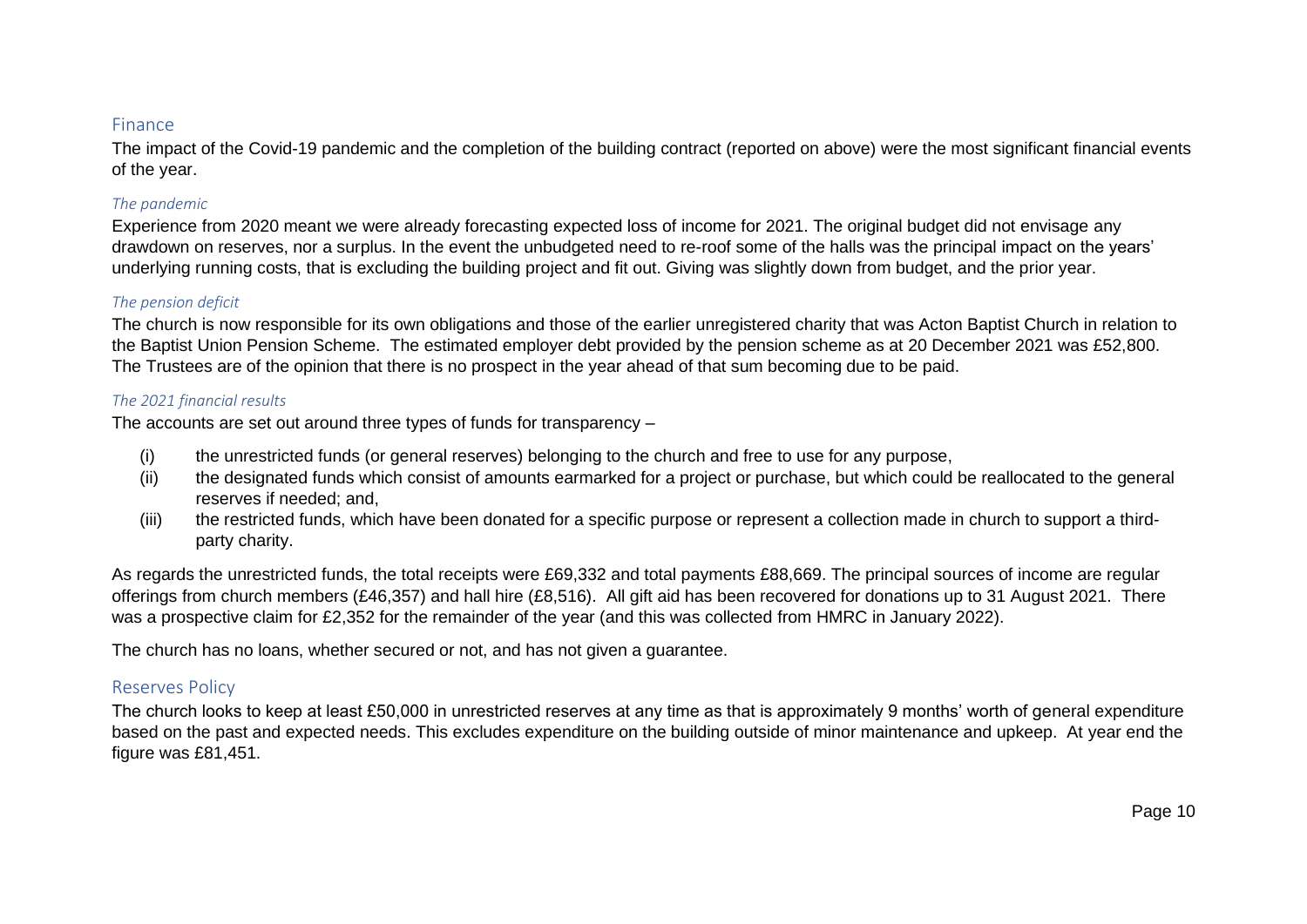Additionally, the policy aims to have a year's ordinary expenditure (£66,606 at this year-end) covered by the total of the unrestricted funds plus the value of any unclaimed but quantified gift aid and any advances. As at year end the figure was £84,258.

On either test the church is meeting its reserves policy. The Trustees recognise that over-reserving may not be good stewardship but in 2022 there are risks and capital needs too. The policy was last reviewed in January 2022.

For 2022, the principal financial risks and needs relate to :

- (i) an unbudgeted need to expend significant sums on an unexpected repair to our buildings a quinquennial survey is planned this year which should help get a better assessment of forward needs
- (ii) the ongoing pandemic (noted above and not presently seen as significant in this financial respect),
- (iii) the need during 2022 for the Living Room to identify more grants or donations. Again this is not presently seen as significant. The Living Room Project, whilst not legally separate, aims to be self-funding. Due to a surplus of receipts over payments in 2021, the Living Room's need to find £15,857 or so could be met by its reserves which stood at £23,571 at year end.

In any event, the Trustees do not consider these are risks that might threaten the ongoing solvency and sustainability of the church for the year ahead. The Trustees have insurance policies in place for a prudent range of perils.

# <span id="page-10-0"></span>Our staff and volunteers

Rev Michael Drake continued to serve as our Minister. He is the only full-time employee and the only paid Trustee.

Our Senior Youth and Community Worker returned from maternity leave during the period. Fifteen of her 23 weekly hours are allocated to the Living Room Project and a person was employed for those hours only during maternity cover. The other employee is a permanent 15 hour per week youth worker for the Living Room.

We are also fortunate to have many volunteers. We estimate 22 individuals gave their time to further the work in different ways. This number is in addition to the unpaid Trustees. We are very grateful to all for their tireless work in such a difficult year.

# <span id="page-10-1"></span>Structure, governance and management

The church is a Charitable Incorporated Organisation. Its governing document is an association constitution based principally on the model agreed for member churches of the Baptist Union of Great Britain. Trustees are drawn from the membership and elected by them in a secret ballot. Any person wishing to serve must be nominated by two other members. The offices of church secretary and treasurer are chosen by the Trustees from amongst themselves. Any Minister for the time being is a Trustee.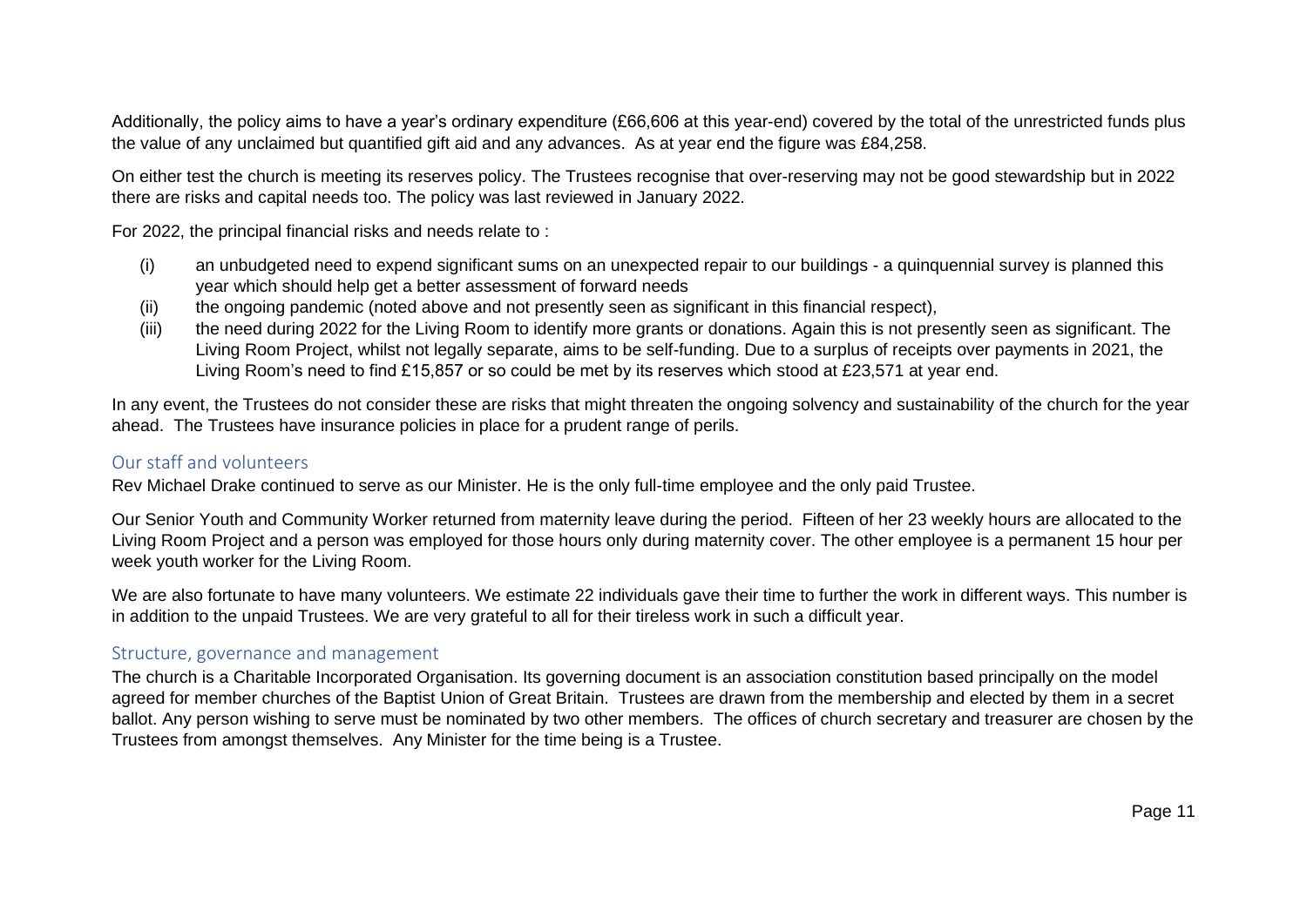# <span id="page-11-0"></span>Reference and administrative details

| Charity name                     | <b>Acton Baptist Church CIO</b>       |
|----------------------------------|---------------------------------------|
| <b>Registered charity number</b> | 1179061                               |
| Charity's principal address      | 12 Church Road, Acton, London, W3 8PP |

# <span id="page-11-1"></span>Names of charity trustees who manage the church

| <b>Name</b>             | Office (if any)  | Dates if not acted<br>for whole year | Name                  | Office (if any)                      | Dates if not acted<br>for whole year |
|-------------------------|------------------|--------------------------------------|-----------------------|--------------------------------------|--------------------------------------|
| Carol ("Carlie") Sears  |                  |                                      | John Robson           |                                      | appointed 21/3/21                    |
| <b>Colin Nicoll</b>     |                  | resigned 21/3/21                     | Josephine Choji-Davou |                                      |                                      |
| <b>Elizabeth Nicoll</b> |                  | resigned 21/3/21                     | <b>Laura Kellard</b>  |                                      |                                      |
| Elizabeth Salako        |                  | appointed 21/3/21                    | <b>Michael Drake</b>  | <b>Minister</b>                      |                                      |
| <b>Frances Bellis</b>   |                  |                                      | <b>Neil Kellard</b>   | (Church Secretary)                   | resigned 21/3/21                     |
| <b>Geraint Thomas</b>   |                  |                                      | Sarah Robson          | <b>Church Secretary from</b><br>21/3 |                                      |
| <b>Guy Sears</b>        | <b>Treasurer</b> |                                      | <b>Valerie Drake</b>  |                                      |                                      |
| Jan Neasham             |                  |                                      |                       |                                      |                                      |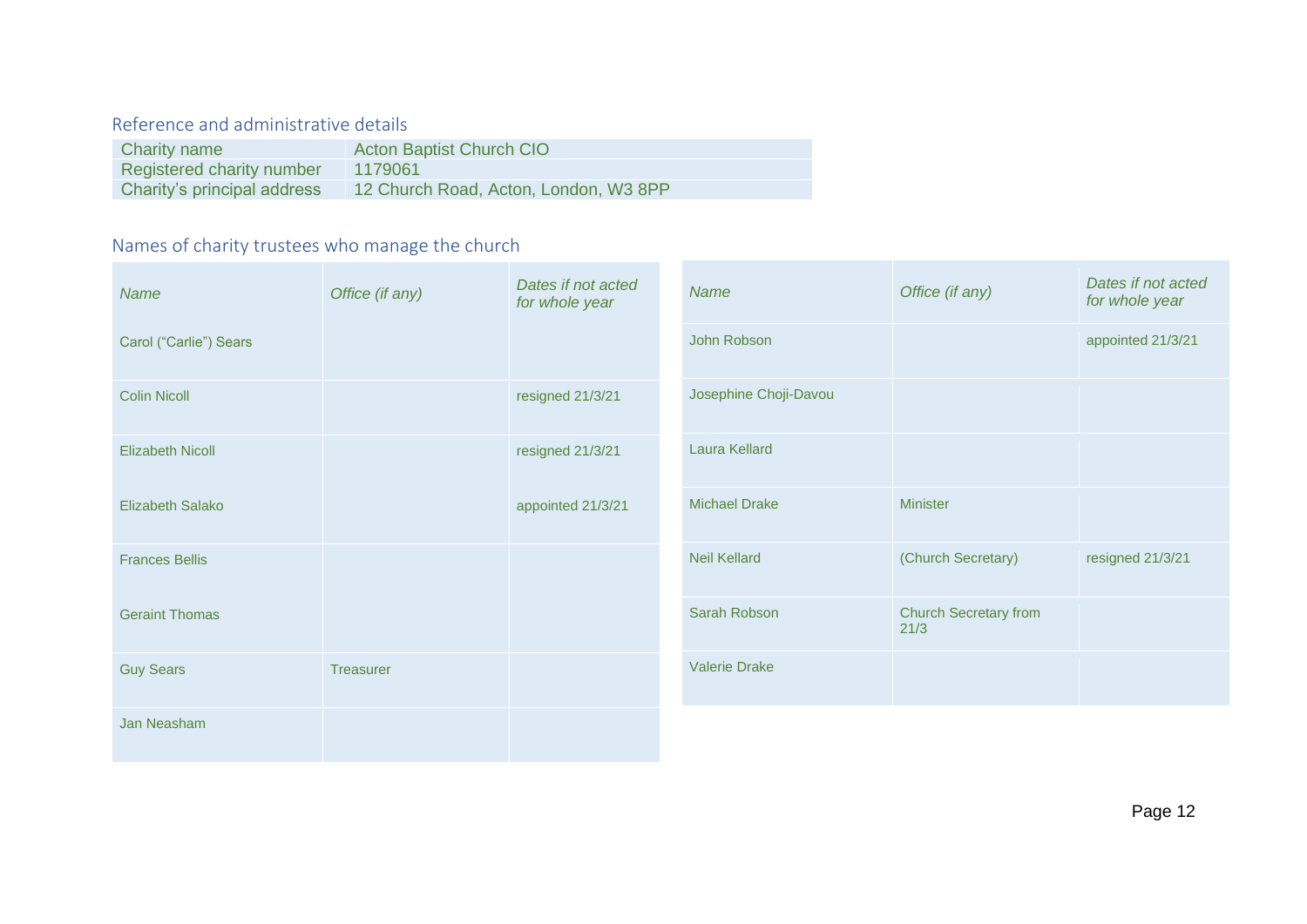# <span id="page-12-0"></span>Name of trustees holding title to property belonging to the charity

| Trustee name                                 | Dates acted if not for whole year |
|----------------------------------------------|-----------------------------------|
| <b>London Baptist Property Board Limited</b> |                                   |

# <span id="page-12-1"></span>Declarations

The company has taken advantage of the small companies' exemption in preparing the report above.

The trustees declare that they have approved the trustees' report (including directors' report) above.

Signed on behalf of the charity's trustees/directors

| Signature       | Sarah Robson            | <b>Guy Sears</b>                 |
|-----------------|-------------------------|----------------------------------|
| Full name       | Sarah Jane Robson       | <b>Guy Russell William Sears</b> |
| <b>Position</b> | <b>Church Secretary</b> | <b>Treasurer</b>                 |
| Date            | 23 February 2022        |                                  |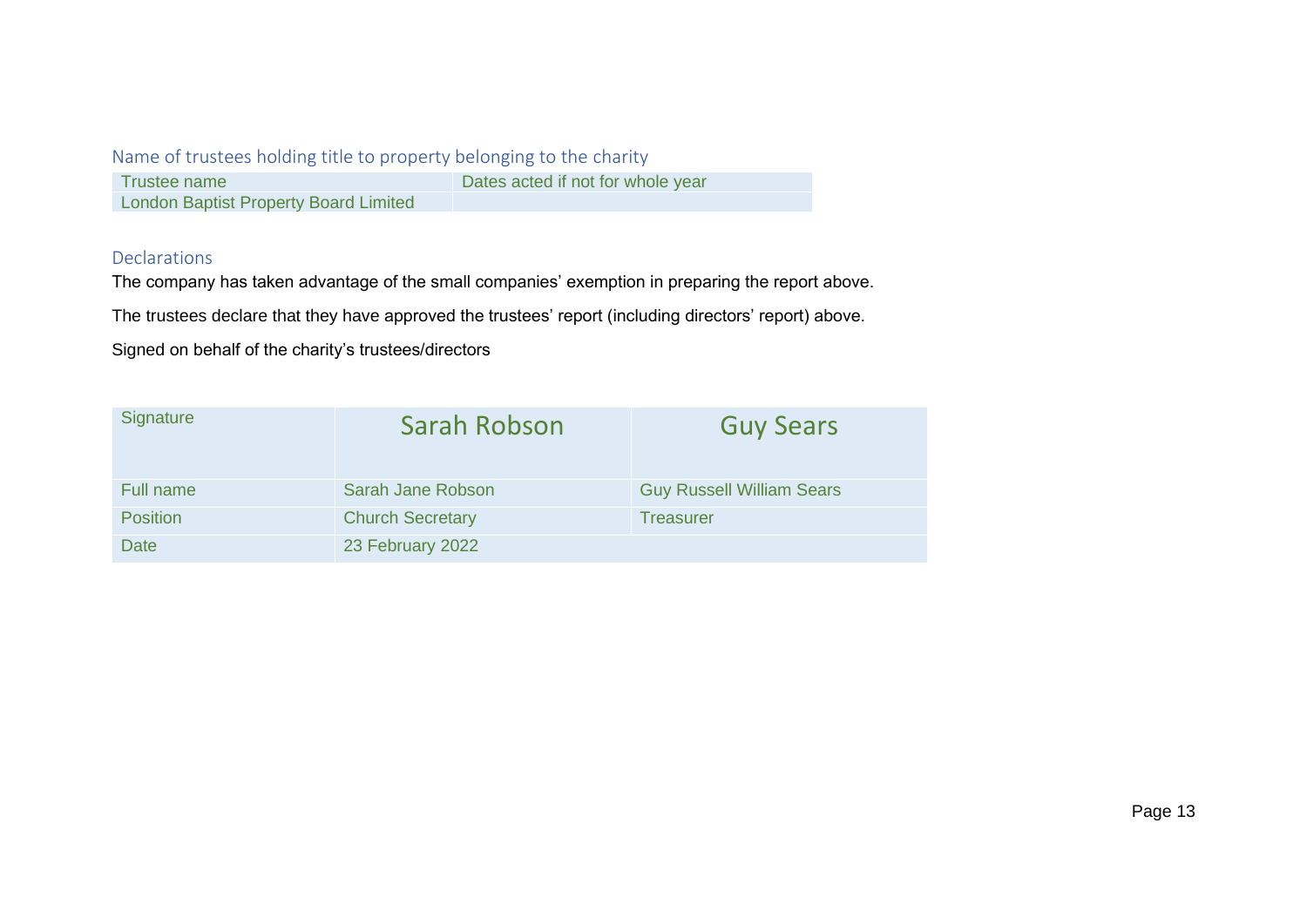<span id="page-13-0"></span>The Receipts and Payments Accounts for Acton Baptist Church CIO (charity number 1179061) for the period 1 January 2021 to 31 December 2021

These accounts have been prepared on a receipts and payments basis and consist of:

- 1. Section A Receipts and Payments
- 2. Section B Statement of Assets and Liabilities as at 31 December 2021 there are no investment assets or present liabilities so sections B3 and B5 of the reporting template are excluded
- 3. Section C Notes and further information

| <b>Section A Receipts and payments</b>      |                                     |                                   |                                   |                    |                   |
|---------------------------------------------|-------------------------------------|-----------------------------------|-----------------------------------|--------------------|-------------------|
|                                             | <b>Unrestricted</b><br><b>Funds</b> | <b>Designated</b><br><b>Funds</b> | <b>Restricted</b><br><b>Funds</b> | <b>Total Funds</b> | <b>Total 2020</b> |
| <b>A1 Receipts</b>                          |                                     | £                                 |                                   | £                  | £                 |
| Offerings and donations                     | 45,510.13                           |                                   | 7,558.00                          | 53,068.13          | 47,455.60         |
| <b>Tax recovered</b>                        | 11,811.22                           |                                   |                                   | 11,811.22          | 30,524.40         |
| <b>Refunds</b>                              | 12.97                               |                                   |                                   | 12.97              | 975.00            |
| Interest on bank accounts                   | 149.31                              |                                   |                                   | 149.31             | 1,379.22          |
| <b>Income for Living Room</b>               |                                     |                                   | 26,334.83                         | 26,334.83          | 31,584.68         |
| Giving for 3rd parties funds                |                                     |                                   | 314.26                            | 314.26             | 245.53            |
| Activities (hall hire + church weekend)     | 11,692.50                           | 208.77                            |                                   | 11,901.27          | 8,516.00          |
| Gross Income (to nearest £)                 | 69,176.13                           | 208.77                            | 34,207.09                         | 103,591.99         | 120,680.43        |
| A2 Asset and investment sales, (see table). |                                     |                                   |                                   |                    |                   |
|                                             |                                     | 0.00                              | 0.00                              | 0.00               | 1,140.00          |
| <b>Sub total</b>                            | 0.00                                | 0.00                              | 0.00                              | 0.00               | 1,140.00          |
| <b>Total receipts</b>                       | 69,176.13                           | 208.77                            | 34,207.09                         | 103,591.99         | 121,820.43        |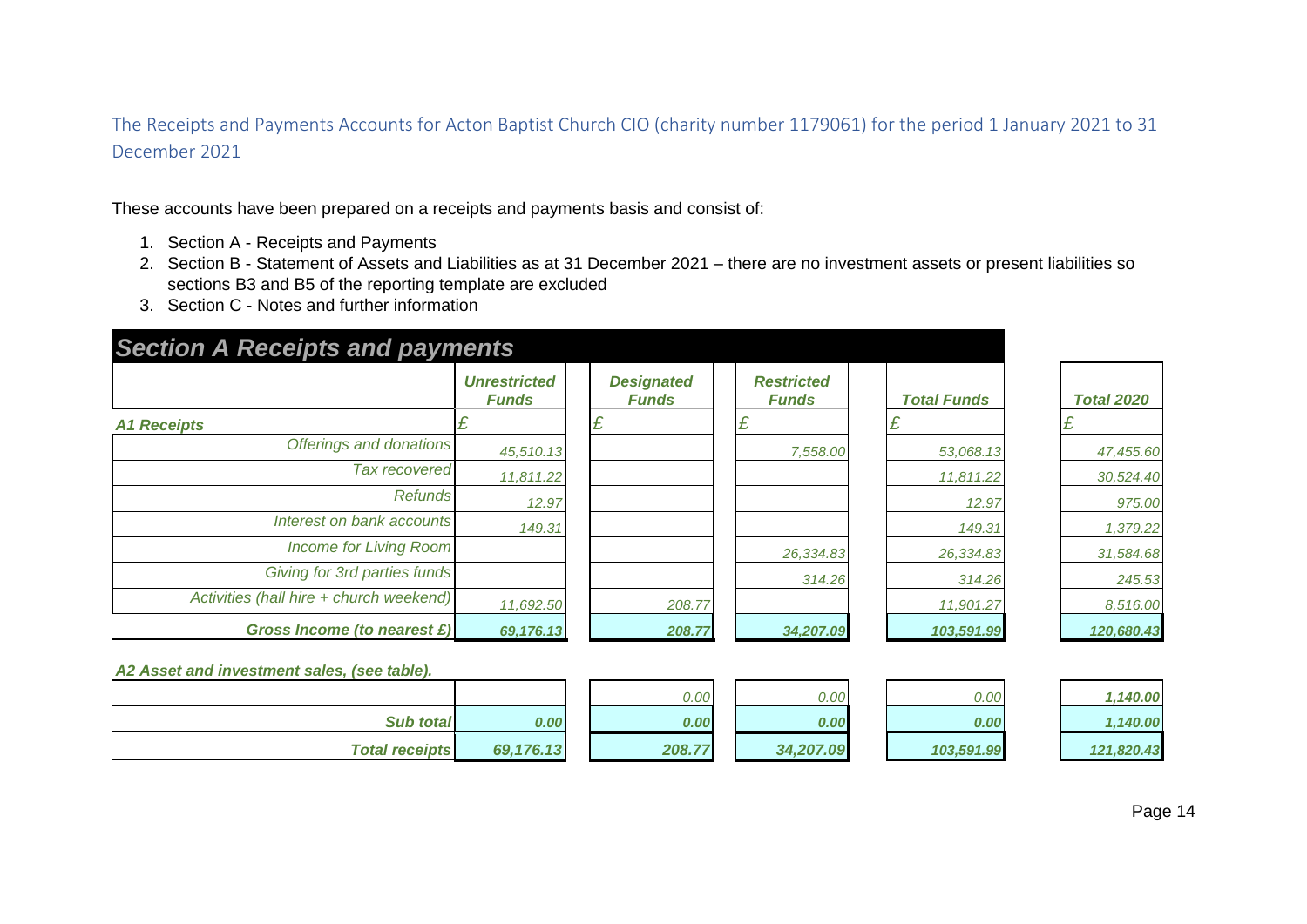# *A3 Payments*

| Salaries and pensions                         | $-43,091.79$ | 0.00         | $-19,357.37$ | $-62,449.16$  | $-57,123.69$  |
|-----------------------------------------------|--------------|--------------|--------------|---------------|---------------|
| Outside speakers                              | $-317.50$    | 0.00         | 0.00         | $-317.50$     | $-247.50$     |
| Payroll costs                                 | $-476.00$    | 0.00         | 0.00         | $-476.00$     | $-506.50$     |
| Heat, water, council tax and light            | $-8,747.68$  | 0.00         |              |               | $-8,032.17$   |
| Internet and phone                            |              |              | 0.00         | $-8,747.68$   |               |
| Office and church supplies and consumables    | $-1,516.22$  | 0.00         | 0.00         | $-1,516.22$   | $-1,136.65$   |
|                                               | $-539.90$    | 0.00         | $-657.79$    | $-1,197.69$   | $-501.39$     |
| Books and teaching materials purchased        | $-274.71$    | 0.00         | 0.00         | $-274.71$     | $-305.91$     |
| Conferences, regionals, events and courses    |              |              |              |               |               |
|                                               | $-565.00$    | 0.00         | $-353.50$    | $-918.50$     | $-263.10$     |
| Subsistence, drinks & meals                   | $-281.69$    | 0.00         | $-19.08$     | $-300.77$     | $-128.25$     |
| Travel incl car costs                         | $-323.65$    | 0.00         | 0.00         | $-323.65$     | $-521.65$     |
| Outreach and publicity (incl pcopy)           | $-684.02$    | 0.00         | $-55.00$     | $-739.02$     | $-210.84$     |
| Ministry                                      | 0.00         | 0.00         | $-59.27$     | $-59.27$      | $-175.70$     |
| Other miscellaneous expenses                  | $-383.52$    | $-132.98$    | 0.00         | $-516.50$     | $-1,006.99$   |
| <b>Building repairs and maintenance</b>       | $-9,094.25$  | 0.00         |              | $-9,094.25$   | $-4,488.53$   |
| <b>Building upkeep incl cleaner</b>           |              |              | 0.00         |               |               |
| Donations to charities and community projects | $-2,486.52$  | 0.00         | 0.00         | $-2,486.52$   | $-2,213.00$   |
|                                               | 0.00         | 0.00         | $-236.98$    | $-236.98$     | $-1,127.85$   |
| <b>Bank charges</b>                           | $-88.00$     | 0.00         | 0.00         | $-88.00$      | $-60.00$      |
| Insurance and subs                            | $-6,494.13$  | 0.00         | 0.00         | $-6,494.13$   | $-5,909.25$   |
| <b>Examination fees</b>                       | $-336.00$    | 0.00         | 0.00         | $-336.00$     | $-336.00$     |
| Fundraising                                   |              |              |              |               |               |
| <b>Building projects</b>                      | 0.00         | 0.00         | $-156.13$    | $-156.13$     | 0.00          |
|                                               | 0.00         | $-71,373.39$ | $-9,961.47$  | $-81,334.80$  | $-396,911.69$ |
| <b>Sub total</b>                              | $-75,700.58$ | $-71,506.37$ | $-30,856.59$ | $-178,063.54$ | $-481,206.66$ |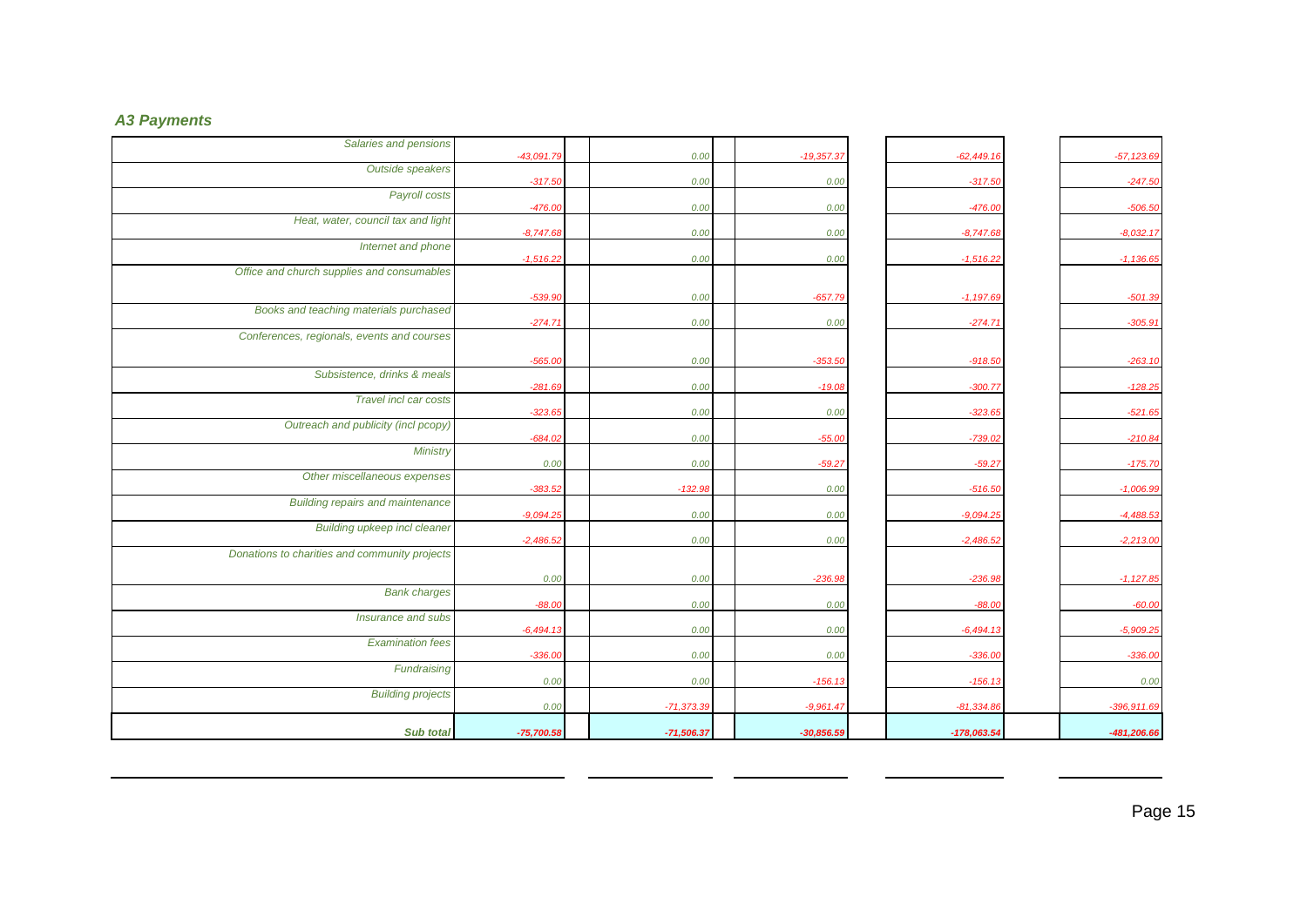#### *A4 Asset and investment purchases, (see table)*

| $\omega \nu \nu$ |              |      |             |              |      |
|------------------|--------------|------|-------------|--------------|------|
| chairs           |              |      |             |              |      |
|                  | 0.00         | 0.00 | $-7,950.15$ | $-7,950.15$  | 0.00 |
|                  |              |      |             |              |      |
|                  | $-12,968.32$ | 0.00 | 0.00        | $-12,968.32$ | 0.00 |
|                  |              |      |             |              |      |
| Sub total        | $-12,968.32$ | 0.00 | $-7,950.15$ | $-20,918.47$ | 0.00 |

| <b>Total payments</b> | $-88,668.90$ | $-71,506.37$ | $-38,806.74$ | $-198,982.01$ |               |
|-----------------------|--------------|--------------|--------------|---------------|---------------|
|                       |              |              |              |               |               |
| Net receipts/payments | $-19,492.77$ | $-71,297.60$ | $-4,599.65$  | $-95,390.02$  | $-359,386.23$ |

| A5 Transfers between funds | 5.662.56 |  | 706.85 |
|----------------------------|----------|--|--------|
|                            |          |  |        |

| A6 Cash funds last year end     | 95.281.67                 | 82,156.28               | 28.955.20               | 206.393.15                 | 565,779.38                 |
|---------------------------------|---------------------------|-------------------------|-------------------------|----------------------------|----------------------------|
| <b>Cash funds this year end</b> | 81.451.46                 | 5,902.97                | 23.648.70               | 111.003.13                 | 206.393.15                 |
|                                 | <b>Unrestricted Funds</b> | <b>Designated Funds</b> | <b>Restricted Funds</b> | <b>Total Funds</b><br>2021 | <b>Total Funds</b><br>2020 |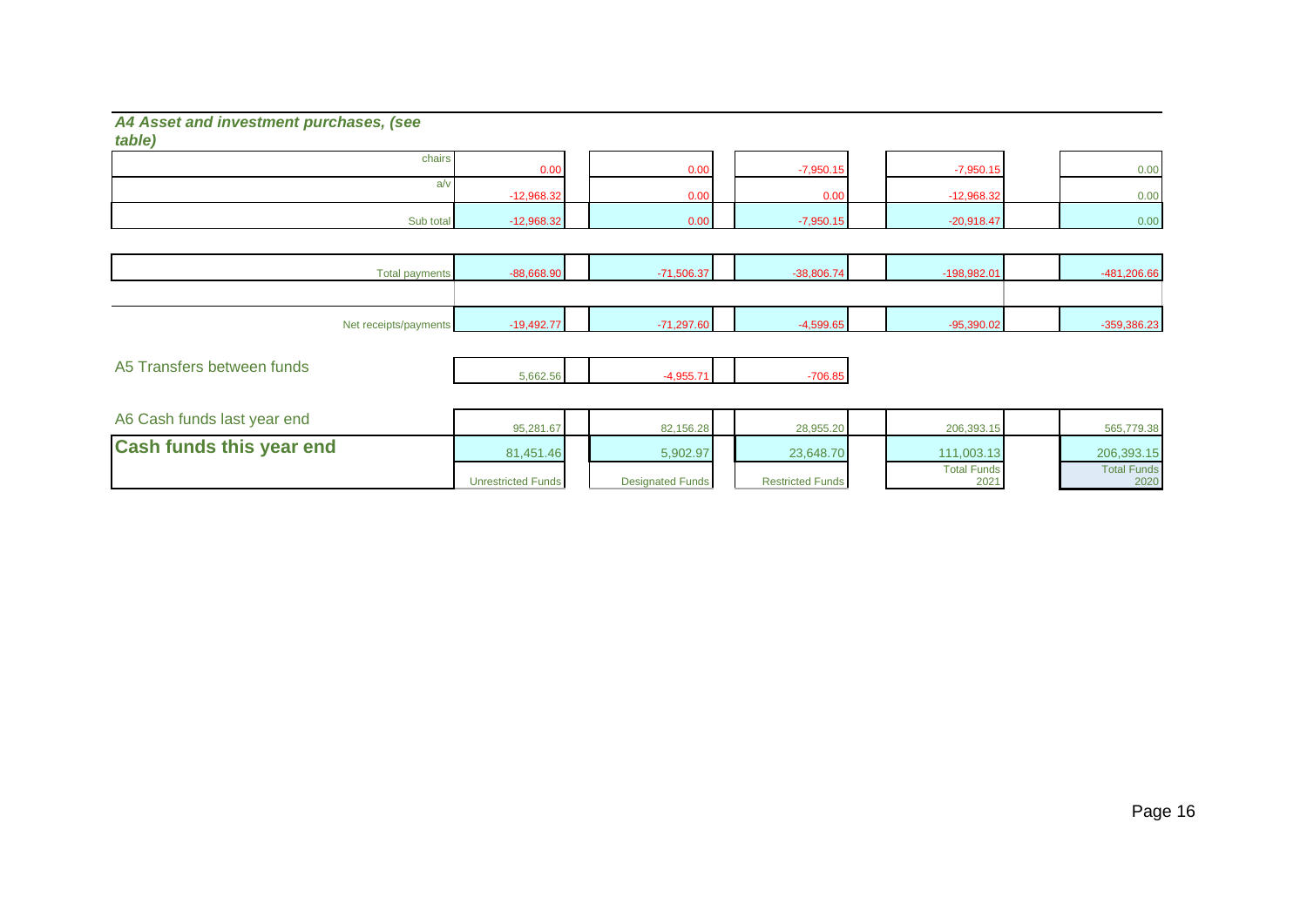| Section B Statement of assets and liabilities at the end of the period |                                          |                                           |  |                                         |  |                                         |  |
|------------------------------------------------------------------------|------------------------------------------|-------------------------------------------|--|-----------------------------------------|--|-----------------------------------------|--|
| Categories                                                             | <b>Details</b>                           | <b>Unrestricted funds</b><br>to nearest £ |  | <b>Designated funds</b><br>to nearest £ |  | <b>Restricted funds</b><br>to nearest £ |  |
| <b>B1 Cash funds</b>                                                   | <b>CAF Bank accounts</b>                 | 20,625.14                                 |  | 0.00                                    |  | 0.00                                    |  |
|                                                                        | Cash (30 euros)                          | 24.00                                     |  |                                         |  |                                         |  |
|                                                                        | Deposit at London Baptist Property Board | 60,802.32                                 |  | 5,902.97                                |  | 23,648.70                               |  |
|                                                                        | <b>Total cash funds</b>                  | 81,851.46                                 |  | 5,902.97                                |  | 23,648.70                               |  |

|                                 |                                                | <b>Unrestricted funds</b> | <b>Designated funds</b> | <b>Restricted funds</b> |
|---------------------------------|------------------------------------------------|---------------------------|-------------------------|-------------------------|
|                                 | <b>Details</b>                                 | to nearest £              | to nearest £            | to nearest £            |
| <b>B2 Other monetary assets</b> | Advance to Minister against expense account    | 300                       |                         |                         |
|                                 | Prospective HMRC gift aid reclaim on offerings | 2,351                     |                         | 189                     |

|                                                                    | <b>Details</b>                              | <b>Fund to which asset belongs</b> | Cost (optional) | <b>Current value (optional)</b> |
|--------------------------------------------------------------------|---------------------------------------------|------------------------------------|-----------------|---------------------------------|
| <b>B4 Assets retained for the charity's</b> Manse at Cloister Road |                                             | <b>Unrestricted</b>                | 875,000         |                                 |
| own use                                                            |                                             |                                    |                 |                                 |
|                                                                    | Church Building and Land at Church Road     | <b>Unrestricted</b>                |                 |                                 |
|                                                                    | Organ at Church Road                        | <b>Unrestricted</b>                |                 |                                 |
|                                                                    | Audio visual equipment                      | <b>Unrestricted</b>                | 12,530          |                                 |
|                                                                    | Church chairs                               | <b>Unrestricted</b>                | 7,950           |                                 |
|                                                                    | Living Room project Furniture and equipment | <b>Restricted - Living Room</b>    |                 |                                 |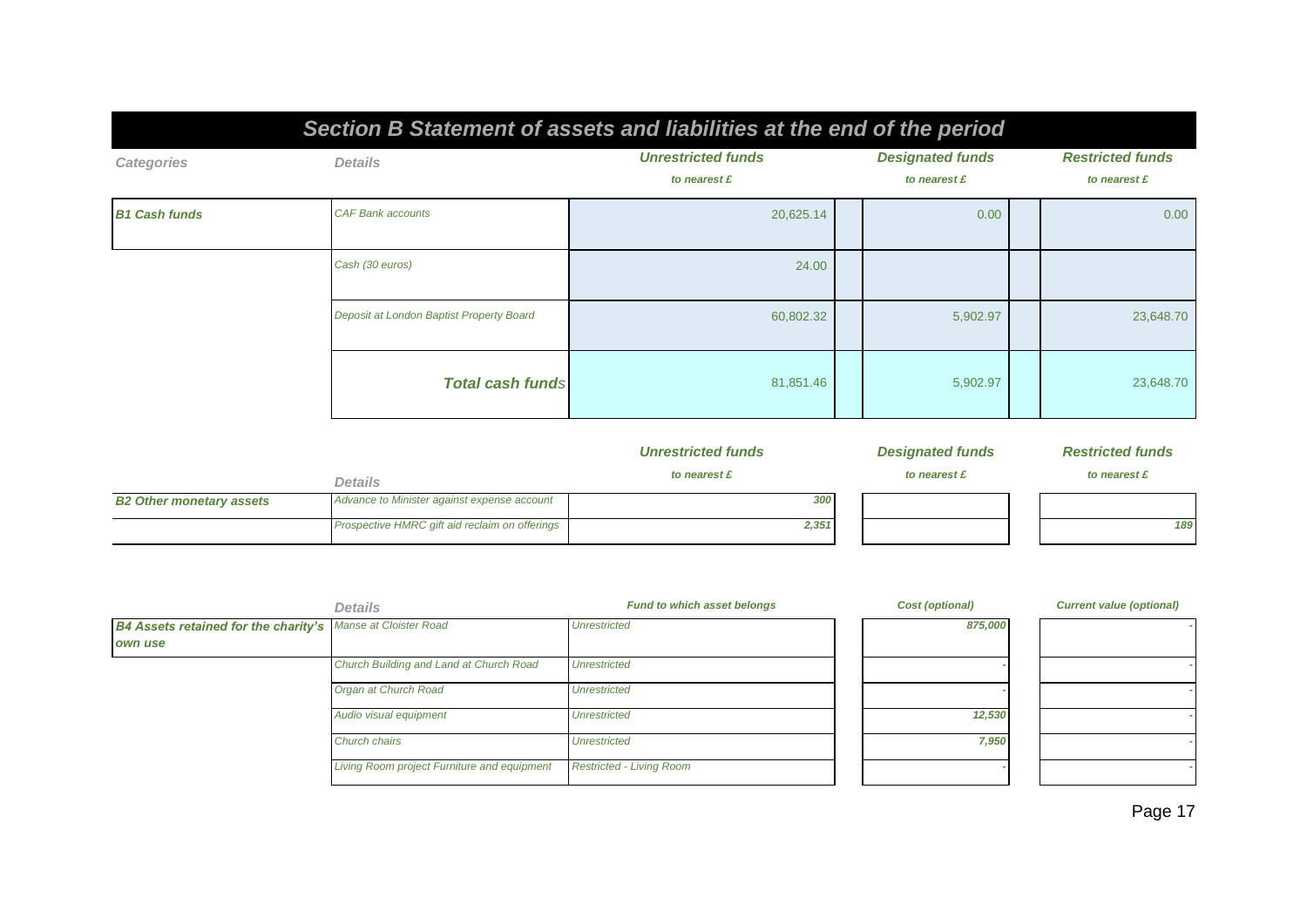The attached notes in Section C below form part of these Receipts and Payments accounts.

The Trustees declare that they have approved these Receipts and Payments accounts on 23 February 2021

## Signed on behalf of the charity's trustees/directors

| Signature        | Sarah Robson            | <b>Guy Sears</b>                 |
|------------------|-------------------------|----------------------------------|
| <b>Full name</b> | Sarah Jane Robson       | <b>Guy Russell William Sears</b> |
| <b>Position</b>  | <b>Church Secretary</b> | <b>Treasurer</b>                 |
| <b>Date</b>      | 23 February 2021        |                                  |

## Section C – Notes and further information

#### Part I Restricted funds

#### <span id="page-17-0"></span>The Restricted Funds

These comprise money collected or distributed in the year for three 3<sup>rd</sup> parties and three restricted funds of the charity.

The third party entities are:

- 1. Tearfund is registered in England & Wales as a charity (no.265464) and works to end global poverty.
- 2. Ealing Food bank is registered in England and Wales as a charity (no. 1156369) and works towards stopping hunger in the London Borough of Ealing.
- 3. Christians Against Poverty is registered in England and Wales as a charity (no. 1097217) and we support work that its volunteers do in the London Borough of Ealing on relieving poverty.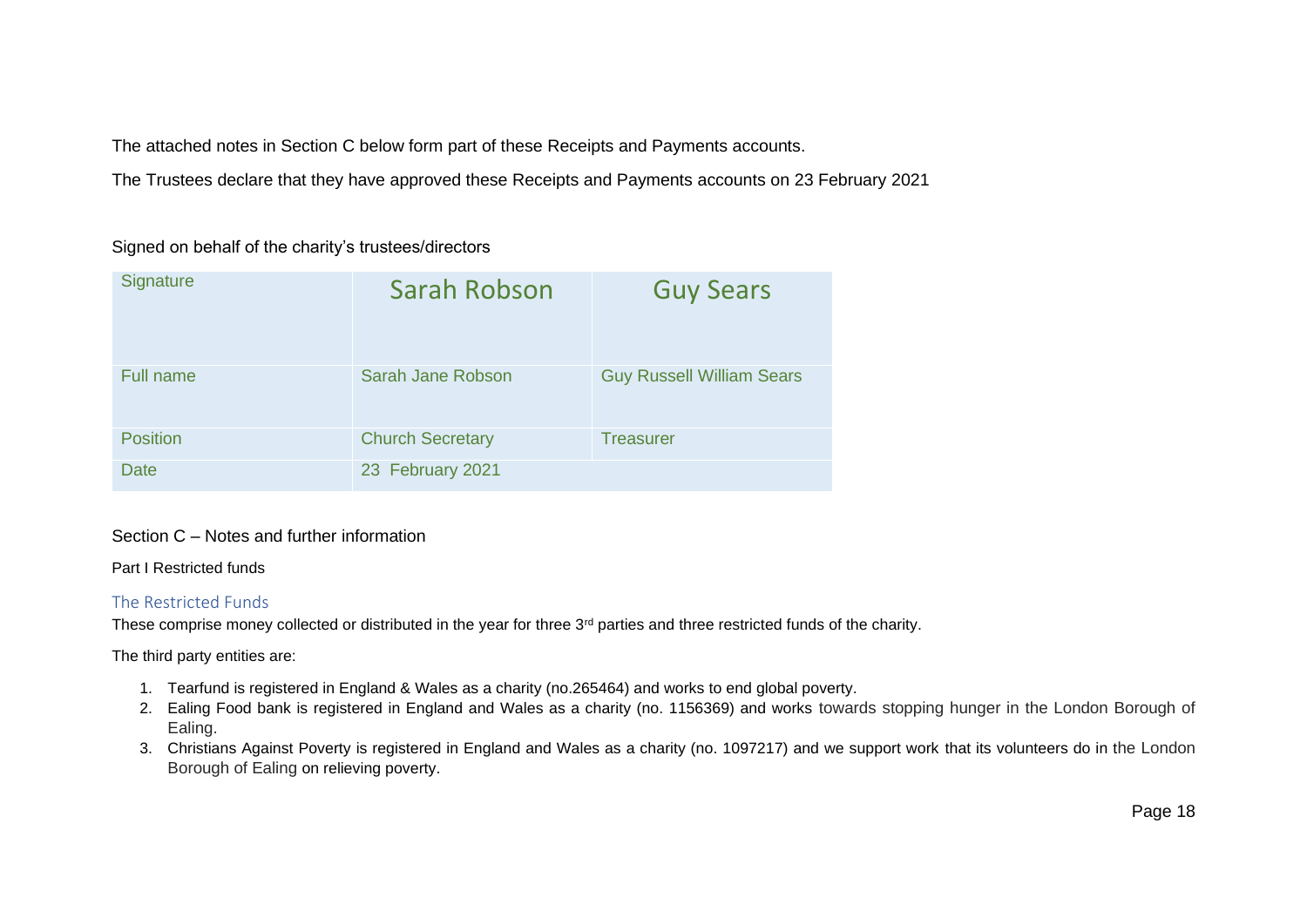The three other restricted funds are:

- 1. The Building Fund reflects the balance received from old ABC from gifts made specifically to support capital works to repair, maintain or improve the buildings owned by the charity. At the year end it had been spent entirely on the building project but it remains open for any further specific gifts.
- 2. The Chairs Fund: this was set up in December 2020 to receive gifts specifically made for the purpose of purchasing chairs for the refurbished main church area. These were bought in 2021 and a balance could be returned to general reserves (see A.5 above) because of the specific terms of one of the gifts. It is now closed..
- 3. The Living Room project is under the day-to-day management of one of the Trustees (who is unpaid) and works with young people in the church premises, on the streets and in schools and receives its funding from specific gifts and grants.

The following table provides details on money in the Restricted funds ( the Living Room project is reported upon in more detail in Part III).

|                                   | B/Fwd     | <i>Income</i> | <b>Expenditure</b> | <b>Transfers</b> | C/Fwd     |
|-----------------------------------|-----------|---------------|--------------------|------------------|-----------|
|                                   |           |               |                    |                  |           |
| Third party collections           |           |               |                    |                  |           |
| <b>Tearfund</b>                   | 0.00      | 64.74         | $-64.74$           |                  | 0.00      |
| Ealing Food bank                  | 0.00      | 172.24        | $-172.24$          |                  | 0.00      |
| <b>Christians Against Poverty</b> | 0.00      | 77.28         | 0.00               |                  | 77.28     |
|                                   |           |               |                    |                  |           |
| <b>Restricted</b>                 |           |               |                    |                  |           |
| <b>Building Fund</b>              | 9,231.91  | 0.00          | $-9,231.91$        |                  | 0.00      |
| <b>Chair Fund</b>                 | 1,099.00  | 7,558.00      | $-7,950.15$        | $-706.85$        | 0.00      |
| <b>Living Room</b>                | 18,624.29 | 26,334.83     | $-21,387.70$       |                  | 23,571.42 |

# <span id="page-18-0"></span>Designated Funds

These comprise amounts "earmarked" for a particular purpose but have not been received by the church on terms that they can only ever be used for that purpose. Four such accounts were treated as designated funds, three remained in use at the year end.

- 1. Parent & Toddler: This fund had money transferred to it as a designated fund by the Trustees when the assets were transferred from the predecessor unregistered charity on 1 October 2019 to recognise sums previously held for such work and with a hope that in the near term such work could start again with the benefit of such funds.
- 2. Hall deposits: Deposits held from hirers are placed in a designated fund to recognise their different status.
- 3. Building Project: In July 2020, a sum equal to the expected total building cost was designated in the accounts. During the period, the building contract has been completed and paid for in full and the remaining balance returned to general reserves. It is now closed.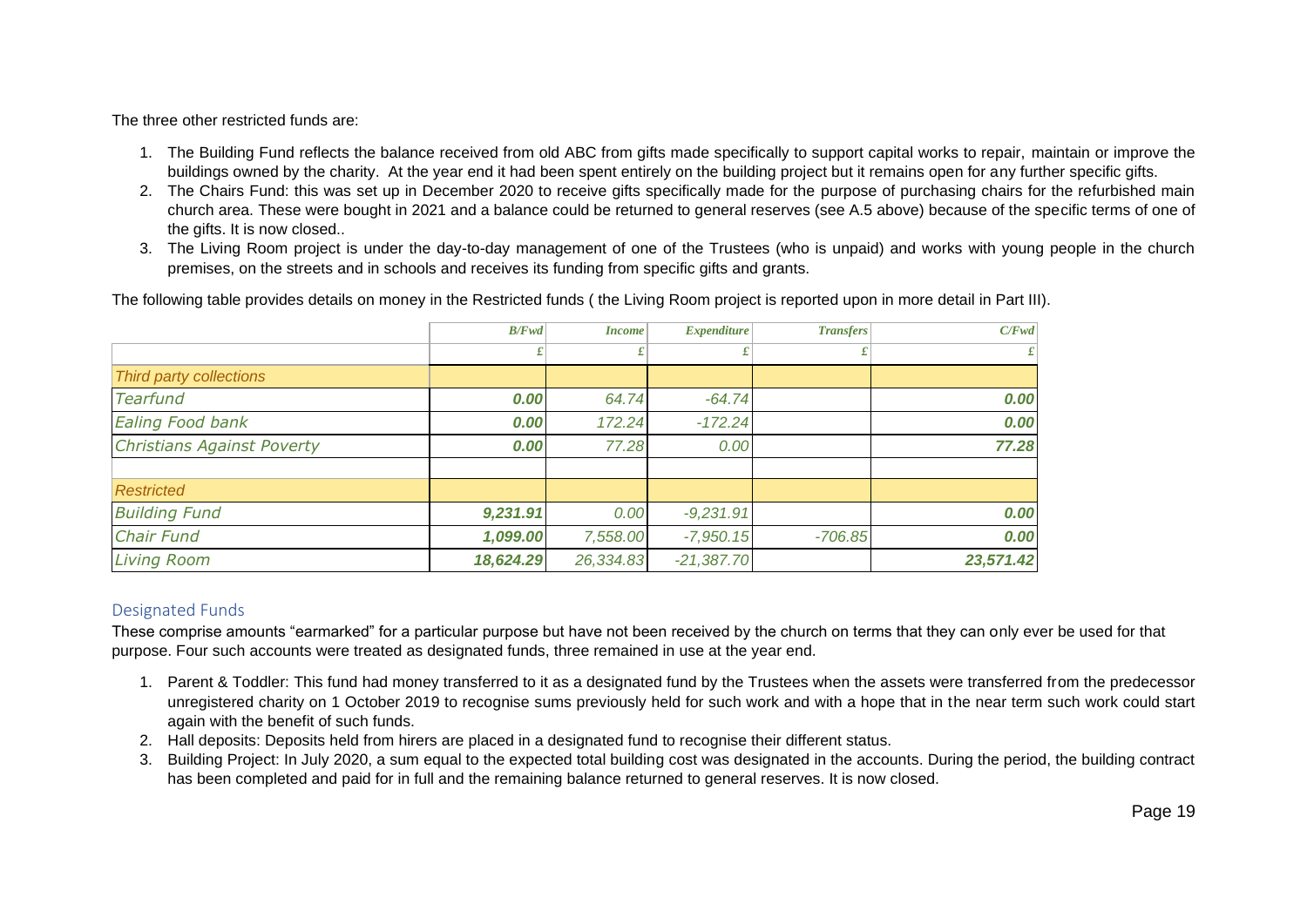4. Toy library: During the year, the church took over the running of the Ealing Toy Library and now operates it weekly. Whilst it develops it may depend upon funding from general reserves but recognising a desire that it is both self-funding and any excess can be reinvested in new toy stock, it is being operated as a designated fund.

|                         | B/Fwd     | <i>Income</i> | $Expendature$ | <b>Transfers</b> | C/Fwd    |
|-------------------------|-----------|---------------|---------------|------------------|----------|
|                         |           |               |               |                  |          |
| Designated              |           |               |               |                  |          |
| P&T legacy              | 5,327.18  | 0.00          | 0.00          |                  | 5,327.18 |
| <b>Hall deposits</b>    | 500.00    | 0.00          | 0.00          |                  | 500.00   |
| <b>Building Project</b> | 76,329.10 | 0.00          | $-71,373.39$  | $-4,955.71$      | 0.00     |
| <b>Toy Library</b>      | 0.00      | 208.77        | $-132.98$     |                  | 75.79    |

The following table provides details on money in the Designated funds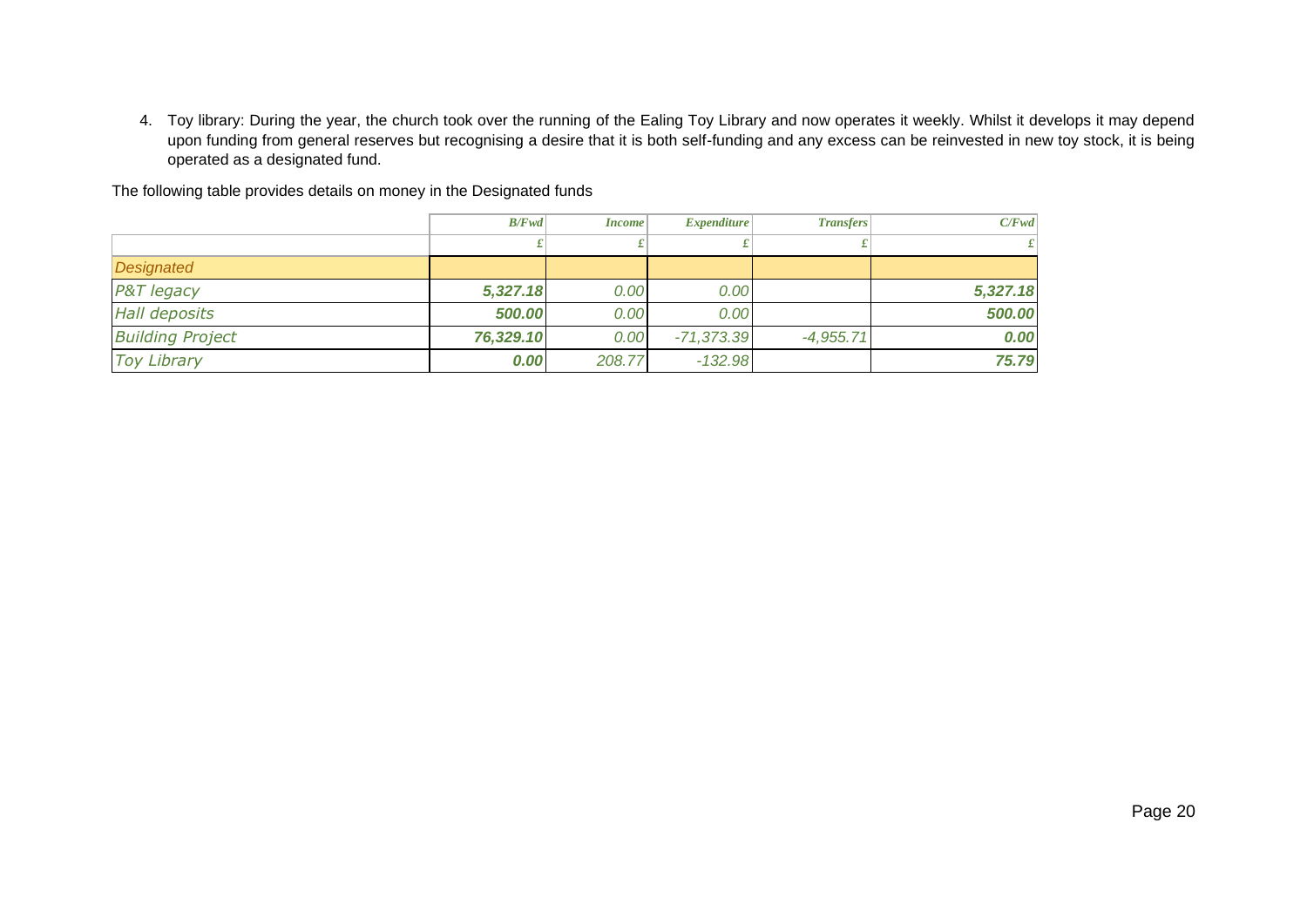# Part III

This section sets out more detailed accounts for the year of the Living Room Restricted Fund for ease of reference for funders.

| <b>Receipts</b>       | £            |
|-----------------------|--------------|
| individuals           | 10,137.20    |
| churches              | 2,600.00     |
| fundraisers           | 3,363.05     |
| grants                | 10,234.58    |
| <b>Total Receipts</b> | 26,334.83    |
| <b>Payments</b>       | £            |
| projects and trips    | $-59.27$     |
| staff costs           | $-19,357.37$ |
| training              | $-353.50$    |
| publicity             | $-55.00$     |
| fundraising costs     | $-156.13$    |
| equipment             | $-657.79$    |
| food                  | $-19.08$     |
| kitchen project       | $-729.56$    |

# Statement of assets in the period  $(E)$

| Cash funds at 1.1.2021 | 18,624.29 |
|------------------------|-----------|
| Net Receipts in 2021   | 4,947.13  |
| Cash funds at 31.12.21 | 23,571.42 |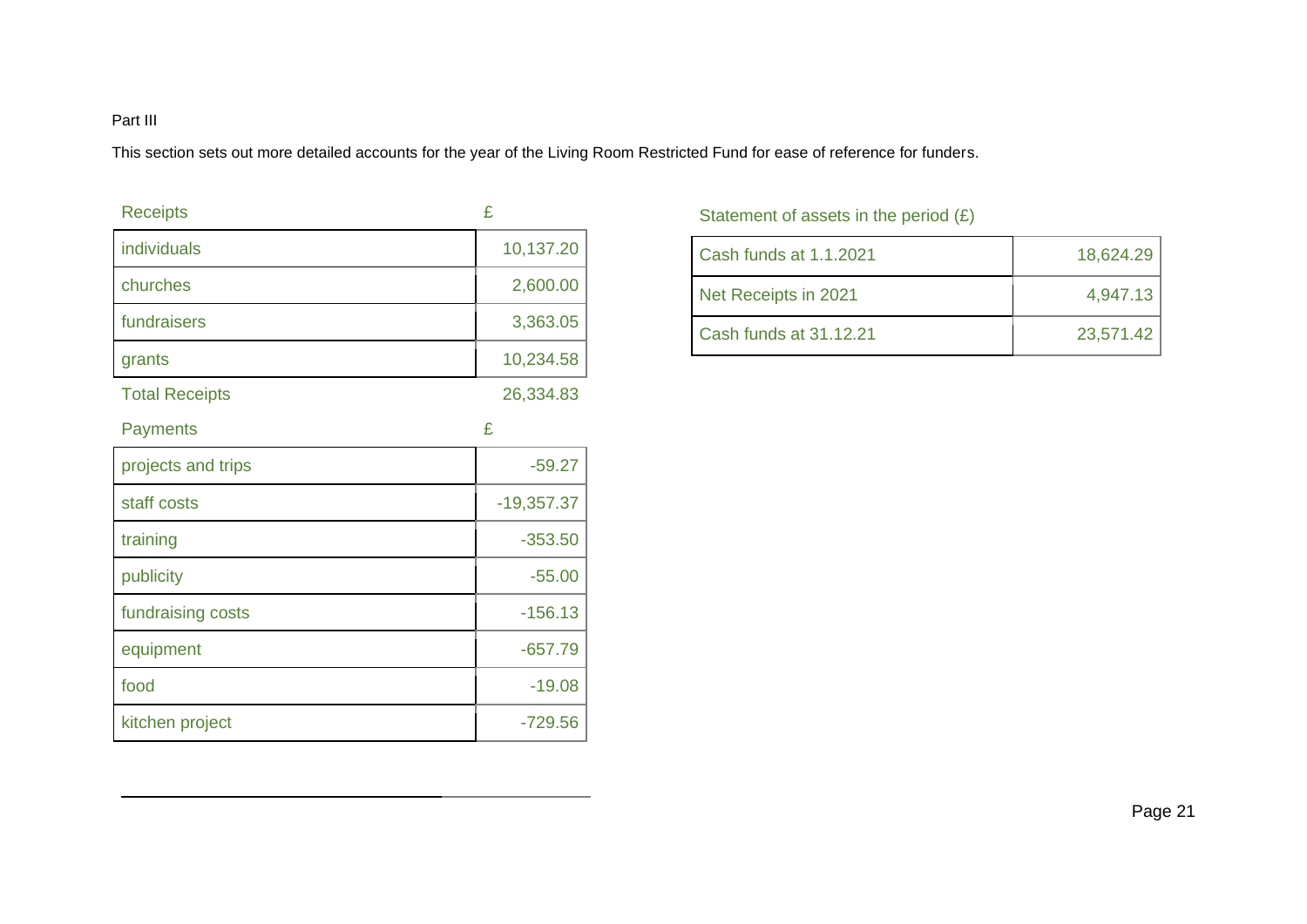

**Independent examiner's report on the accounts**

| <b>Section A</b>                                                                      | <b>Independent Examiner's Report</b>                                                                                                                                                                                                                                                                                                                                                                                                                                                                                                                                                                                                                                                                                                                                                                                                                                                                                                                                         |  |                                                             |  |  |  |
|---------------------------------------------------------------------------------------|------------------------------------------------------------------------------------------------------------------------------------------------------------------------------------------------------------------------------------------------------------------------------------------------------------------------------------------------------------------------------------------------------------------------------------------------------------------------------------------------------------------------------------------------------------------------------------------------------------------------------------------------------------------------------------------------------------------------------------------------------------------------------------------------------------------------------------------------------------------------------------------------------------------------------------------------------------------------------|--|-------------------------------------------------------------|--|--|--|
| Report to the trustees/<br>members of                                                 | Charity Name<br>Acton Baptist Church CIO                                                                                                                                                                                                                                                                                                                                                                                                                                                                                                                                                                                                                                                                                                                                                                                                                                                                                                                                     |  |                                                             |  |  |  |
| On accounts for the year<br>ended                                                     | 31 December 2021<br>1179061<br><b>Charity no</b><br>(if any)                                                                                                                                                                                                                                                                                                                                                                                                                                                                                                                                                                                                                                                                                                                                                                                                                                                                                                                 |  |                                                             |  |  |  |
| Set out on pages                                                                      | $1 - 21$                                                                                                                                                                                                                                                                                                                                                                                                                                                                                                                                                                                                                                                                                                                                                                                                                                                                                                                                                                     |  | (remember to include the page numbers of additional sheets) |  |  |  |
| <b>Responsibilities and</b><br>basis of report<br>Independent<br>examiner's statement | I report to the trustees on my examination of the accounts of the above<br>charity ("the Trust") for the year ended 31/12/2021.<br>As the charity trustees of the Trust, you are responsible for the preparation<br>of the accounts in accordance with the requirements of the Charities Act<br>2011 ("the Act").<br>I report in respect of my examination of the Trust's accounts carried out<br>under section 145 of the 2011 Act and in carrying out my examination, I<br>have followed the applicable Directions given by the Charity Commission<br>under section 145(5)(b) of the Act.<br>I have completed my examination. I confirm that no material matters have<br>come to my attention in connection with the examination which gives me<br>cause to believe that in, any material respect:<br>accounting records were not kept in accordance with section 130 of<br>$\bullet$<br>the Act or<br>the accounts do not accord with the accounting records<br>$\bullet$ |  |                                                             |  |  |  |
|                                                                                       | I have no concerns and have come across no other matters in connection<br>with the examination to which attention should be drawn in order to enable a<br>proper understanding of the accounts to be reached.                                                                                                                                                                                                                                                                                                                                                                                                                                                                                                                                                                                                                                                                                                                                                                |  |                                                             |  |  |  |
| Signed:                                                                               | <b>Steve Ellum</b><br>23/02/2022<br>Date:                                                                                                                                                                                                                                                                                                                                                                                                                                                                                                                                                                                                                                                                                                                                                                                                                                                                                                                                    |  |                                                             |  |  |  |
| Name:                                                                                 | <b>Stephen Francis Ellum</b>                                                                                                                                                                                                                                                                                                                                                                                                                                                                                                                                                                                                                                                                                                                                                                                                                                                                                                                                                 |  |                                                             |  |  |  |
| <b>Relevant professional</b><br>qualification(s) or body<br>(if any):                 | Member of the Institute of Chartered Accountants of England & Wales<br>(ICAEW)                                                                                                                                                                                                                                                                                                                                                                                                                                                                                                                                                                                                                                                                                                                                                                                                                                                                                               |  |                                                             |  |  |  |
| <b>Address:</b>                                                                       | <b>Adulam House</b>                                                                                                                                                                                                                                                                                                                                                                                                                                                                                                                                                                                                                                                                                                                                                                                                                                                                                                                                                          |  |                                                             |  |  |  |
|                                                                                       | Glan Yr Afon                                                                                                                                                                                                                                                                                                                                                                                                                                                                                                                                                                                                                                                                                                                                                                                                                                                                                                                                                                 |  |                                                             |  |  |  |
|                                                                                       | Llanelli SA15 3QB                                                                                                                                                                                                                                                                                                                                                                                                                                                                                                                                                                                                                                                                                                                                                                                                                                                                                                                                                            |  |                                                             |  |  |  |